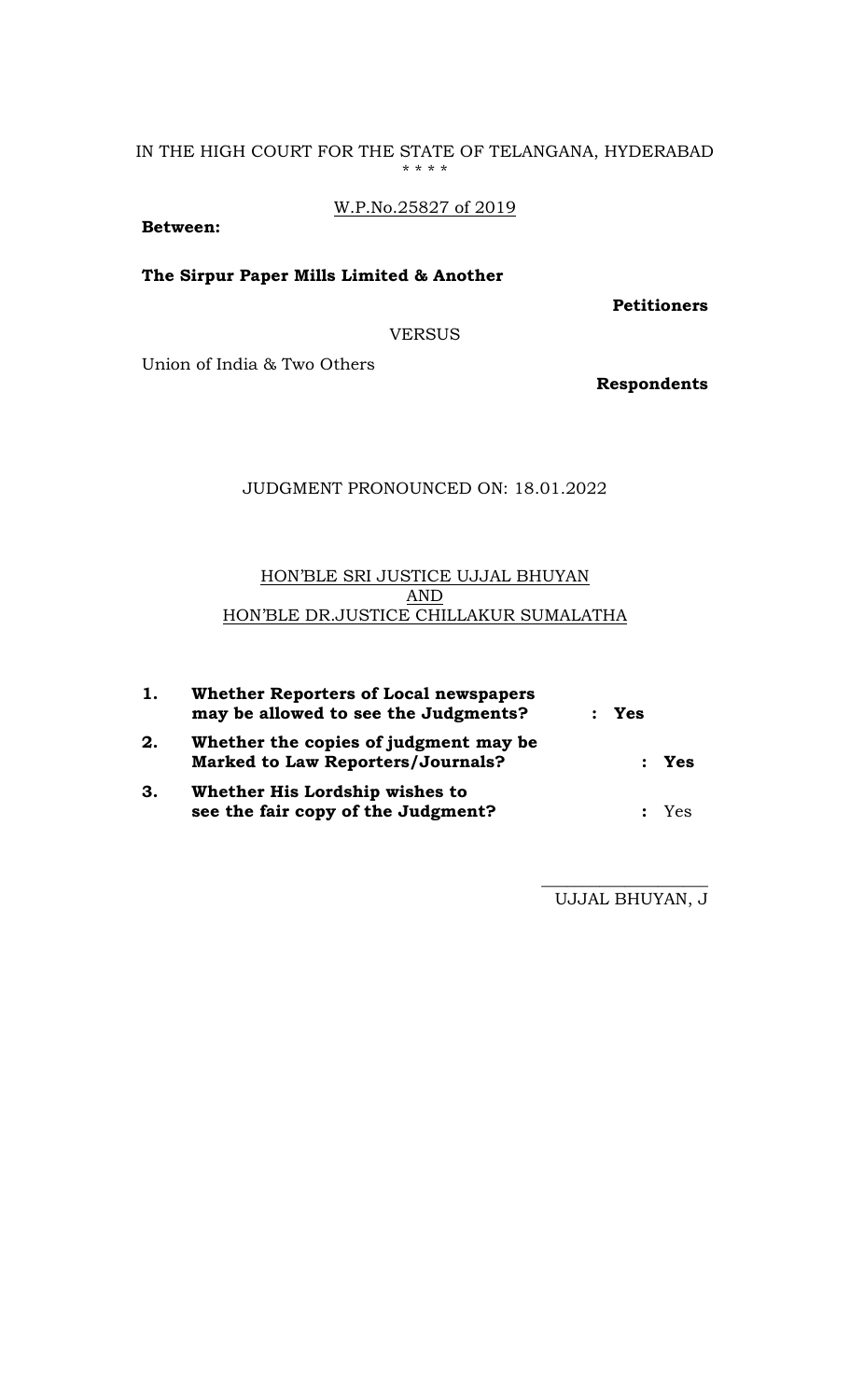# \* HON'BLE SRI JUSTICE UJJAL BHUYAN AND HON'BLE DR.JUSTICE CHILLAKUR SUMALATHA

+ W.P.No.25827 of 2019

# **% 18.01.2022**

# **Between:** 

## **The Sirpur Paper Mills Limited & Another**

**Petitioners** 

VERSUS

Union of India & Two Others

**Respondents**

**! Counsel for Petitioner : Sri S.Niranjan Reddy**

**^ Counsel for the respondents : Ms.Mamatha Chowdary**

**<GIST:** 

**> HEAD NOTE:** 

**? Cases referred** 

**1 2018 SCC OnLine SC 984**

- **2 W.P.No.8560 of 2018 decided by this Court on 26.07.2018**
- **3 (2020) 8 SCC 531**
- **4 W.P.No.14798 of 2021 decided by this Court on 03.09.2021**
- **5 (2021) 9 SCC 657**
- **6 (2017) SCC OnLine Delhi 12759**
- **7 (2000) 5 SCC 694**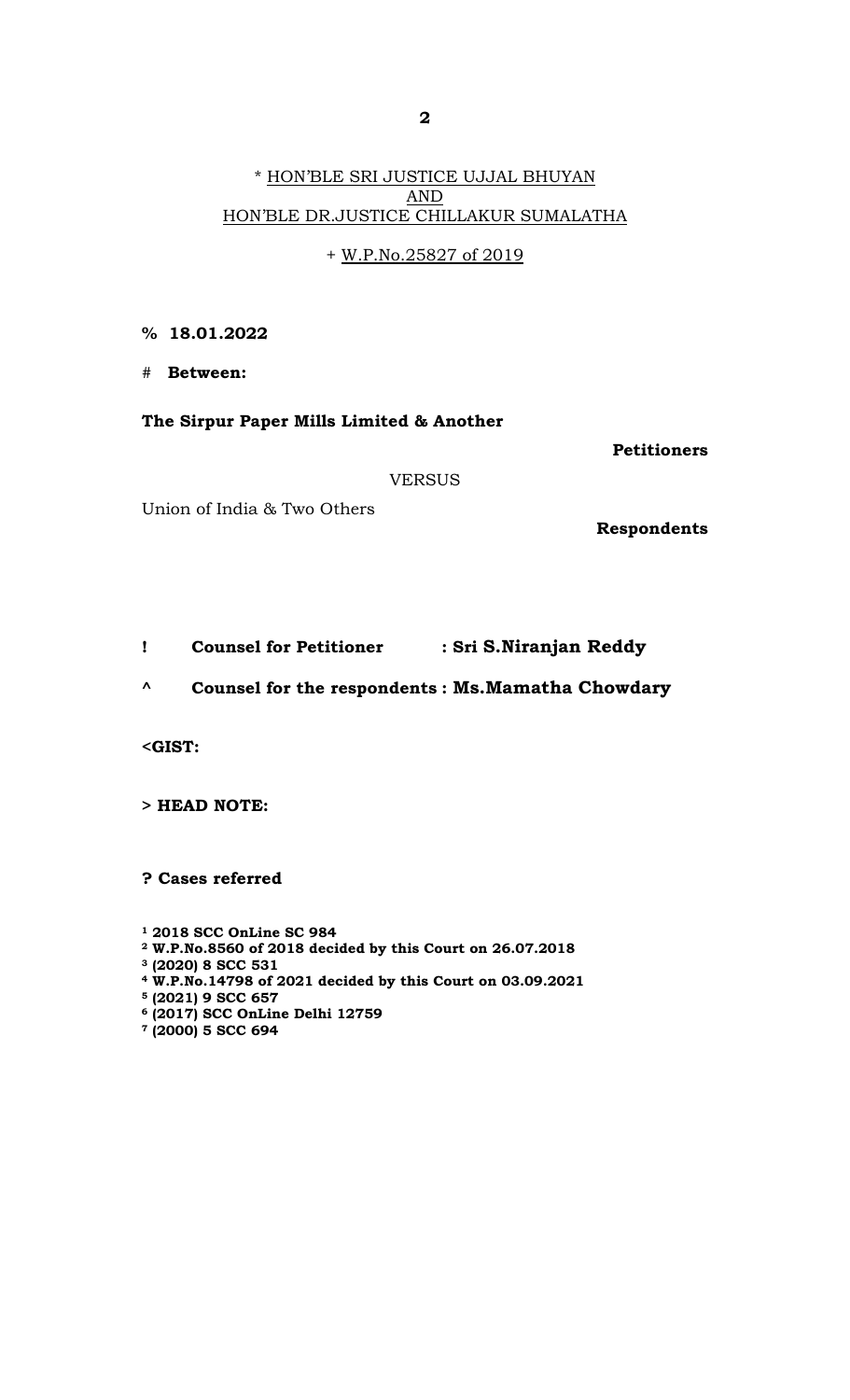# **THE HON'BLE SRI JUSTICE UJJAL BHUYAN AND THE HON'BLE DR. JUSTICE CHILLAKUR SUMALATHA**

### **W.P.No.25827 OF 2019**

#### **JUDGMENT AND ORDER:**

(*Per* Hon'ble Sri Justice Ujjal Bhuyan)

 Heard Mr. S.Niranjan Reddy, learned senior counsel for the petitioners and Ms.Mamatha Chowdary, learned counsel for the respondents.

2 By filing this petition under Article 226 of the Constitution of India, petitioners seek quashing of notices dated 22.09.2019, 21.10.2019 and 30.10.2019 issued by respondent Nos.2 and 3 for the assessment year 2017-18 as being illegal and *non-est* and further seek a direction to the said respondents not to reopen their claims which were settled in insolvency proceedings.

3 Petitioner No.1 is a company incorporated under the Companies Act, 1956 and is engaged in the business of paper manufacturing. Similar is the status of petitioner No.2.

4 M/s. Rama Road Lines and others had filed an application under Section 9 of the Insolvency and Bankruptcy Code, 2016 (IBC) as operational creditor for initiating corporate insolvency resolution process of petitioner No.1. The said application was admitted on 18.09.2017 by the National Company Law Tribunal (briefly, 'the Tribunal' hereinafter). By virtue of order of the Tribunal, Section 13 of IBC came into play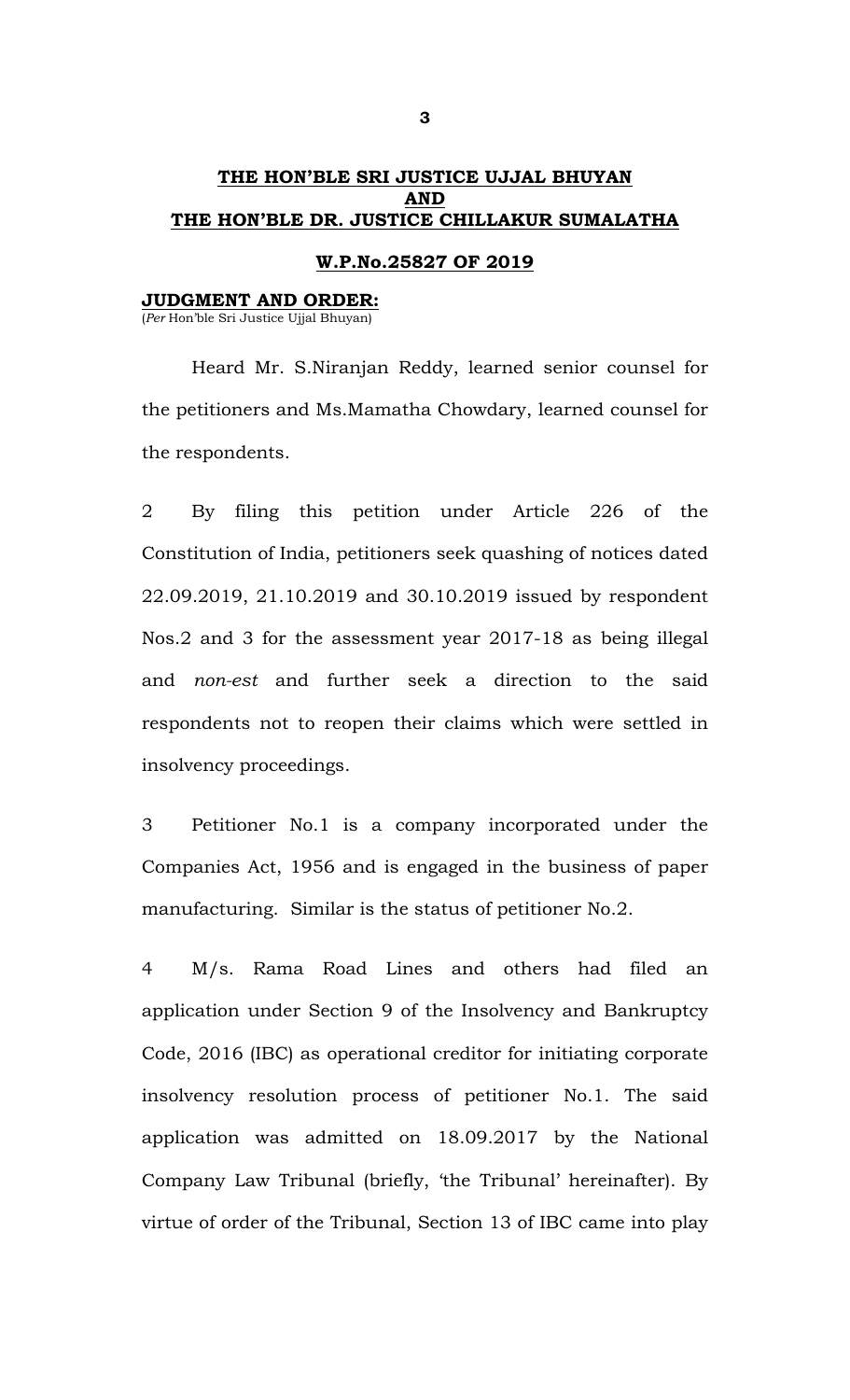and moratorium was ordered. As per Section 21 of the IBC, a committee of creditors was constituted from amongst the financial creditors of the corporate debtor i.e. petitioner No.1.

5 Thereafter, the resolution professional made a public announcement on 25.09.2017 inviting claims from all the creditors. It is stated that respondents did not submit claims before the resolution professional. As part of the resolution process, prospective resolution applicants were invited to present their resolution plans for the corporate debtor i.e. petitioner No.1. Petitioner No.2 as the resolution applicant submitted its resolution plan on 12.02.2018, which was thereafter revised pursuant to discussions held with the committee of creditors. The said resolution plan was revised from time to time as sought for by the creditors. The final resolution plan was submitted by petitioner No.2 on 30.04.2018. The same was approved by the committee of creditors and it was approved by the Tribunal, vide its order dated 19.07.2018.

6 According to the petitioners, respondent No.2 had ample opportunity to submit claims before the resolution professional. But it failed to do so. Be that as it may, the resolution plan as approved by the Tribunal vide order dated 19.07.2018, dealt with the various claims made against the corporate debtor i.e. petitioner No.1. As per the approved resolution plan, the total claim of the operational creditors of the corporate debtor was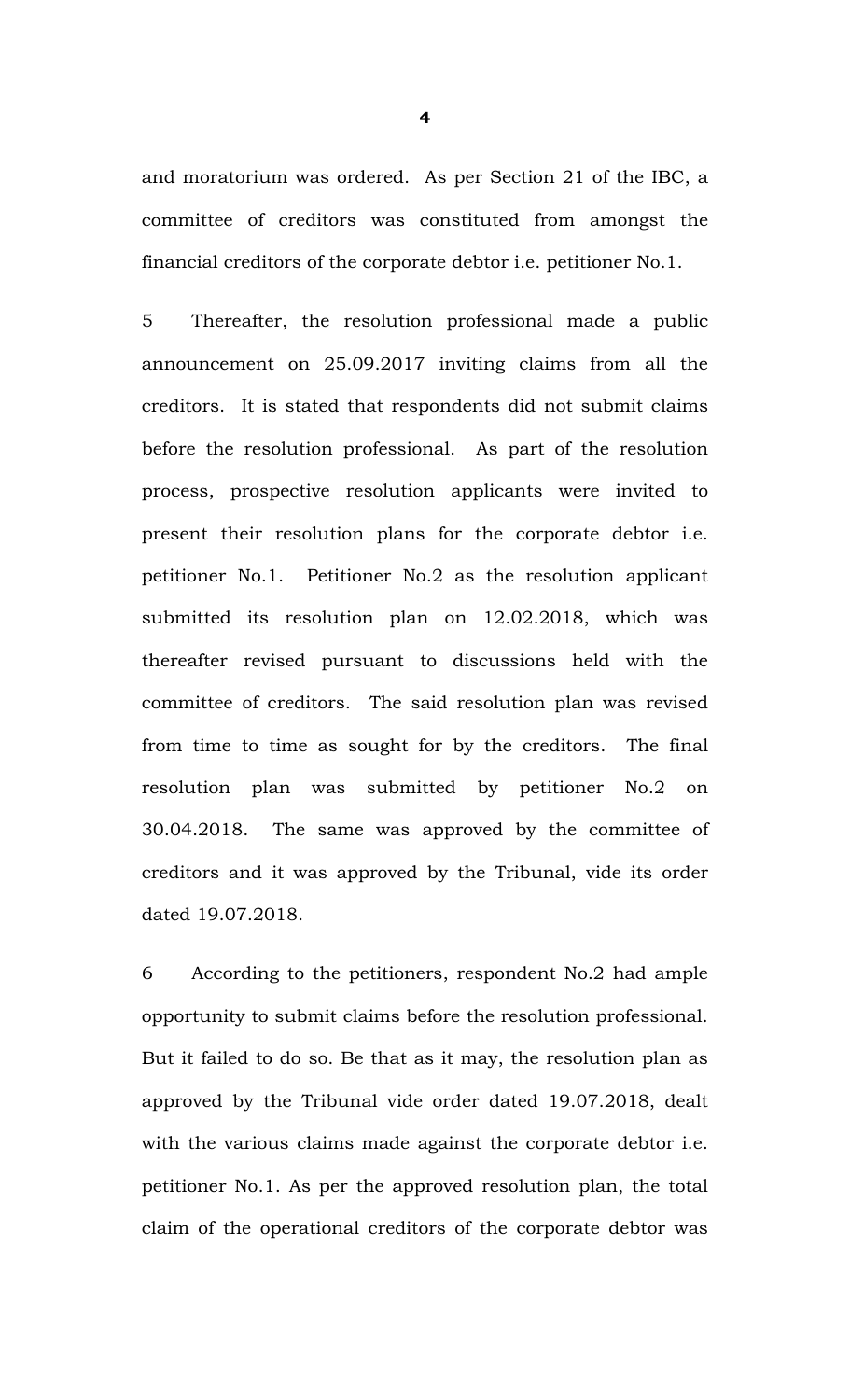quantified at Rs.95.71 crores and the payment as per the resolution plan was fixed at Rs.9.50 crores.

7 Petitioner No.1 had filed return for the assessment year 2017-18 on 17.10.2018. Thereafter respondent No.2 issued notice dated 22.09.2019 under Section 143(2) of the Income Tax Act, 1961 (briefly, 'the Act' hereinafter) read with Rule 12E of the Income Tax Rules, 1962 (briefly, 'the Rules' hereinafter). Responding to the said notice, petitioner No.1 stated in the letter dated 14.10.2019 that as the resolution plan has been approved by the Tribunal, all proceedings and claims arising from dues prior to approval of resolution plan stood discharged by virtue of Section 31(1) of the IBC. In addition, petitioner No.1 also informed respondent No.2 that the factory remained closed from September 2014 onwards due to severe financial crisis; it was also stated that there were no sales and purchase transactions recorded during the assessment year 2017-18.

8 Without considering the reply of petitioner No.1, respondent No.3 again sent notice under Section 142(1) of the Act on 22.10.2019 calling upon petitioner No.1 to furnish the accounts for the assessment year 2017-18 as well as details regarding its immovable assets. This was followed by another notice issued by respondent No.3 on 30.10.2019.

9 Aggrieved thereby, the present writ petition has been filed seeking the reliefs as indicated above.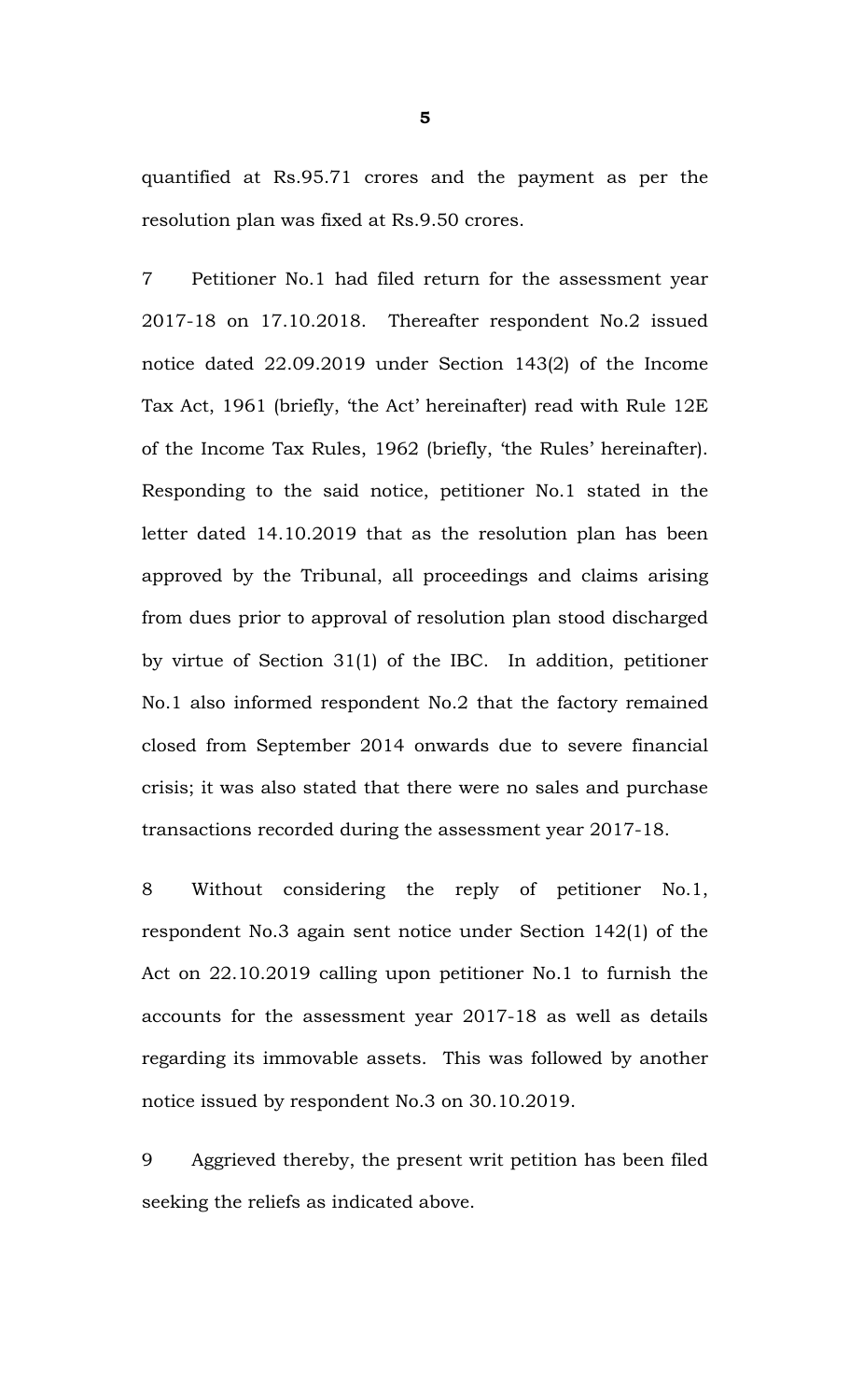10 It is contended that Income Tax Department i.e. respondent No.2 is an operational creditor of the corporate debtor i.e. petitioner No.1. As a consequence of approval of the resolution plan under Section 31(1) IBC, the resolution plan is binding on the corporate debtor as well as on the creditors and other stakeholders involved in the resolution plan. The rights/claims of respondent No.2 are well protected under IBC. Therefore, respondent No.2 cannot exercise an independent right after an order is passed by the Tribunal approving the resolution plan.

11 Reference has also been made to a Government of Telangana order dated 21.03.2018 whereby and whereudner benefits were extended to petitioner No.2 for revival of petitioner No.1. It was stated therein that Government dues are to be settled proportionately with the dues of other operational creditors. Reliance has also been placed upon Clause 7.5 (c) of the resolution plan which states that upon approval of the resolution plan by the Tribunal all dues under the Act in relation to any period prior to the completion date shall stand extinguished and the corporate debtor shall not be liable to pay any such amount. All notices proposing to initiate any proceedings against the corporate debtor in relation to the period prior to the date of the order of the Tribunal and pending on that day shall stand abated and shall not be proceeded against. Post the order of the Tribunal, no reassessment /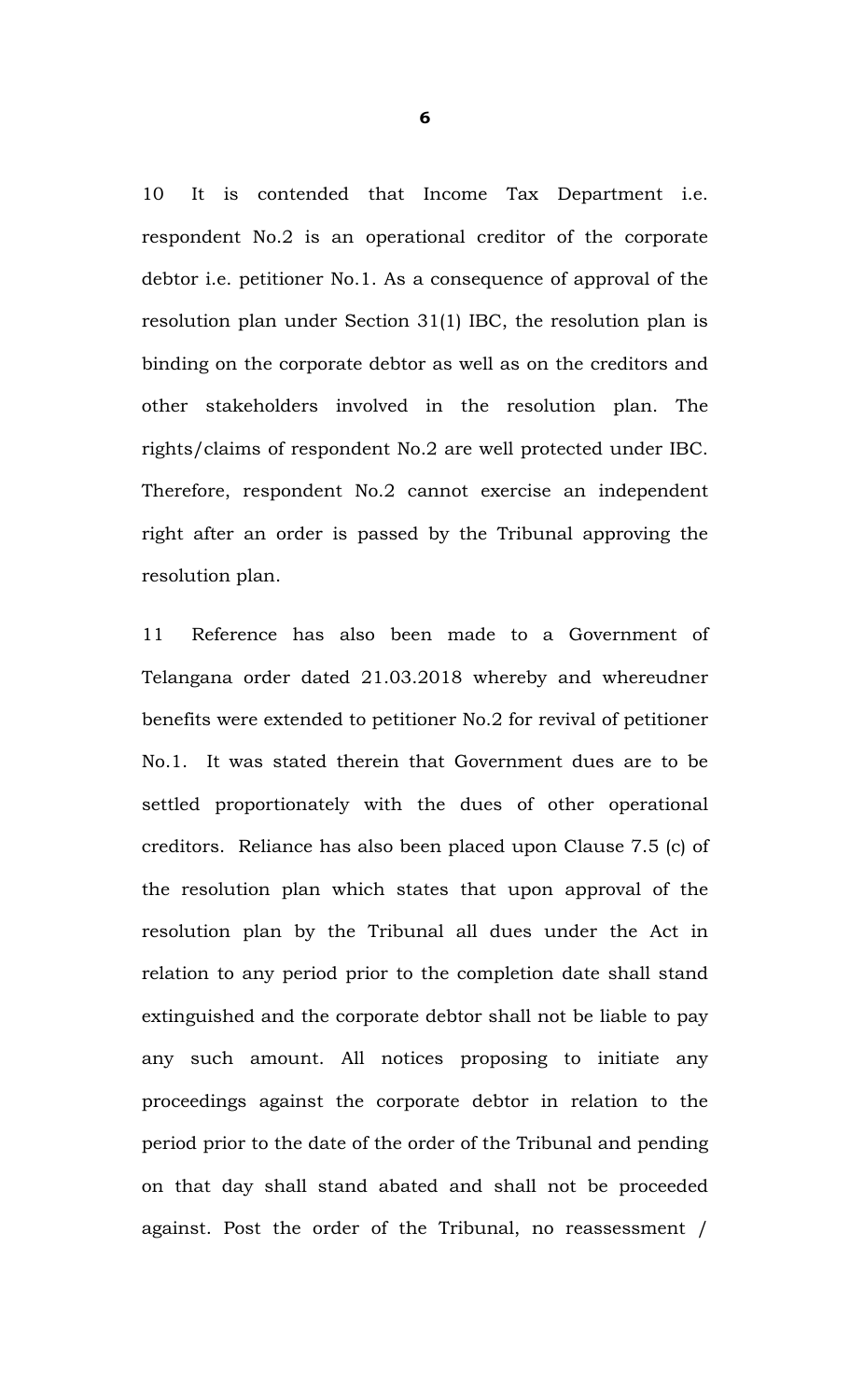refund or any other proceedings under the Act shall be initiated on the corporate debtor in relation to the period prior to acquisition of control by the resolution applicant.

12 Petitioners have asserted that the impugned notices dated 22.09.2019, 21.10.2019 and 30.10.2019 for the assessment year 2017-18 in relation to period prior to the date of approval of the resolution plan, would no longer be maintainable in view of the resolution plan.

13 Petitioners have further referred to and relied upon the provisions of Section 238 of the IBC which says that provisions of IBC shall have an overriding effect over all other laws.

14 This Court by order dated 20.12.2019 stayed the operation of the notices dated 22.09.2019, 21.10.2019 and 30.10.2019 till the next date of hearing, which order has been continued from time to time.

15 Petitioners have filed an additional affidavit. It is stated that return of income for the assessment year 2017-18 was filed on 07.11.2017 by the resolution professional on behalf of petitioner No.1. In the said return loss of Rs.15,49,43,866-00 was shown and refund of Rs.11,47,698-00 on account of tax deduction at source (TDS) was claimed.

16 Resolution plan of petitioner No.2 in relation to petitioner No.1 was approved by the Tribunal on 19.07.2018. Referring to Clause 7.5 of the resolution plan, it is stated that the said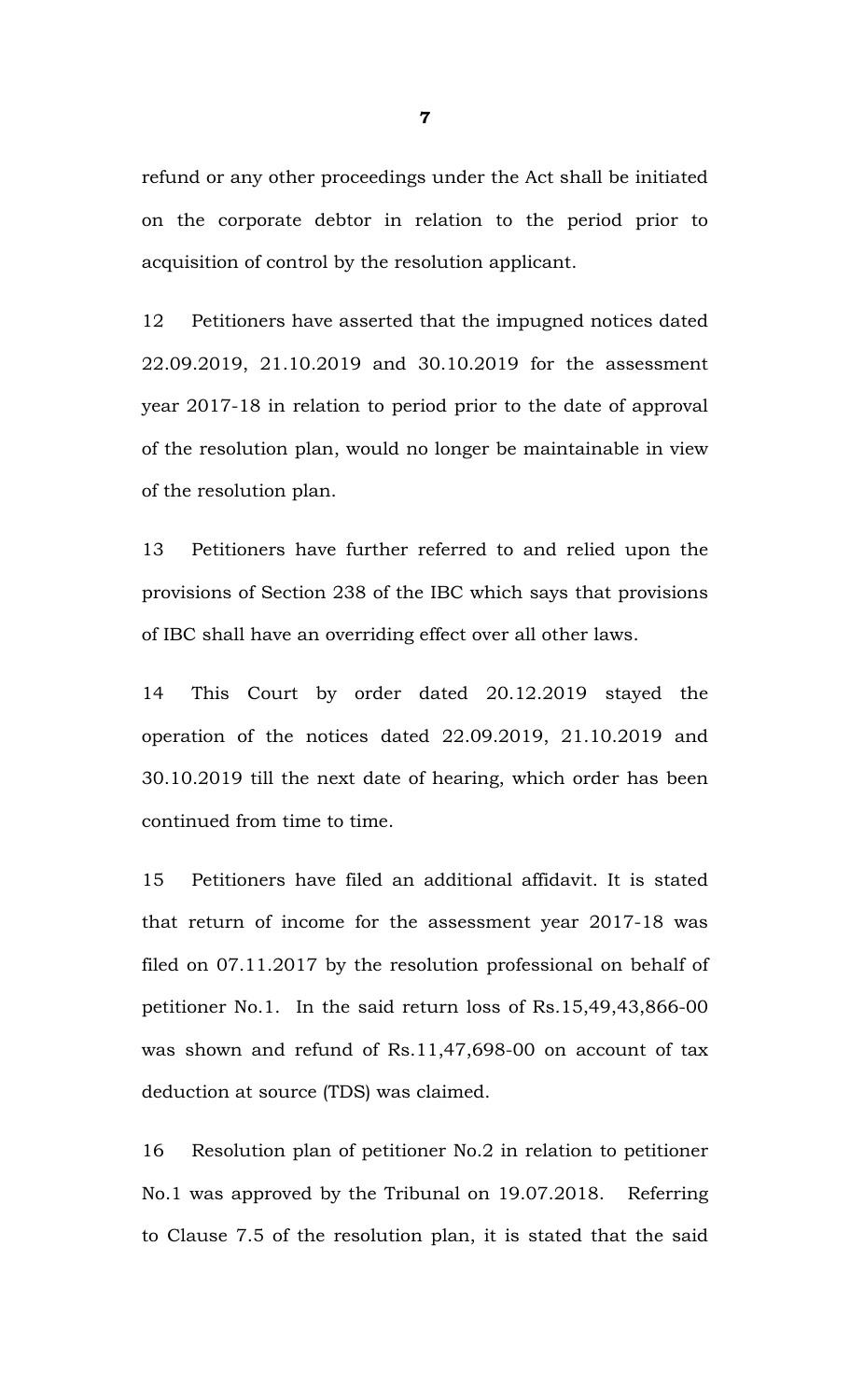clause specifically provides that there would be no further claims binding on the petitioners subsequent to the completion date, particularly, in the context of the Act.

17 Even so, vide notice dated 02.10.2018 issued by the Deputy Commissioner of Income Tax, Centralized Processing Centre (CPC), Bangalore, it was informed that there was some arithmetical error in the original return filed by petitioner No.1 for which petitioner No.1 was required to file revised return. On verification it was found that while computing the income under the head 'business or profession', interest income of Rs.97,28,737-00 was reduced to be reflected under the head 'income from other sources'. However, the same was not shown under the head 'income from other sources'

18 Since this was purely an arithmetical error and as petitioner No.1 agreed to the stand of the Deputy Commissioner of Income Tax, CPC, the same was corrected by filing revised return on 17.10.2018. In the revised return, petitioner No.1 reduced the loss figure by Rs.97,28,737-00 and claimed loss of Rs.14,52,15,129-00 (Rs.15,49,43,866-00 less Rs.97,28,737- 00). Besides the above, there were no other changes in the revised return.

19 Petitioner No.1 informed the Deputy Commissioner of Income Tax, CPC on 01.11.2018 that the mistake in the original return was rectified in the revised return. However, respondent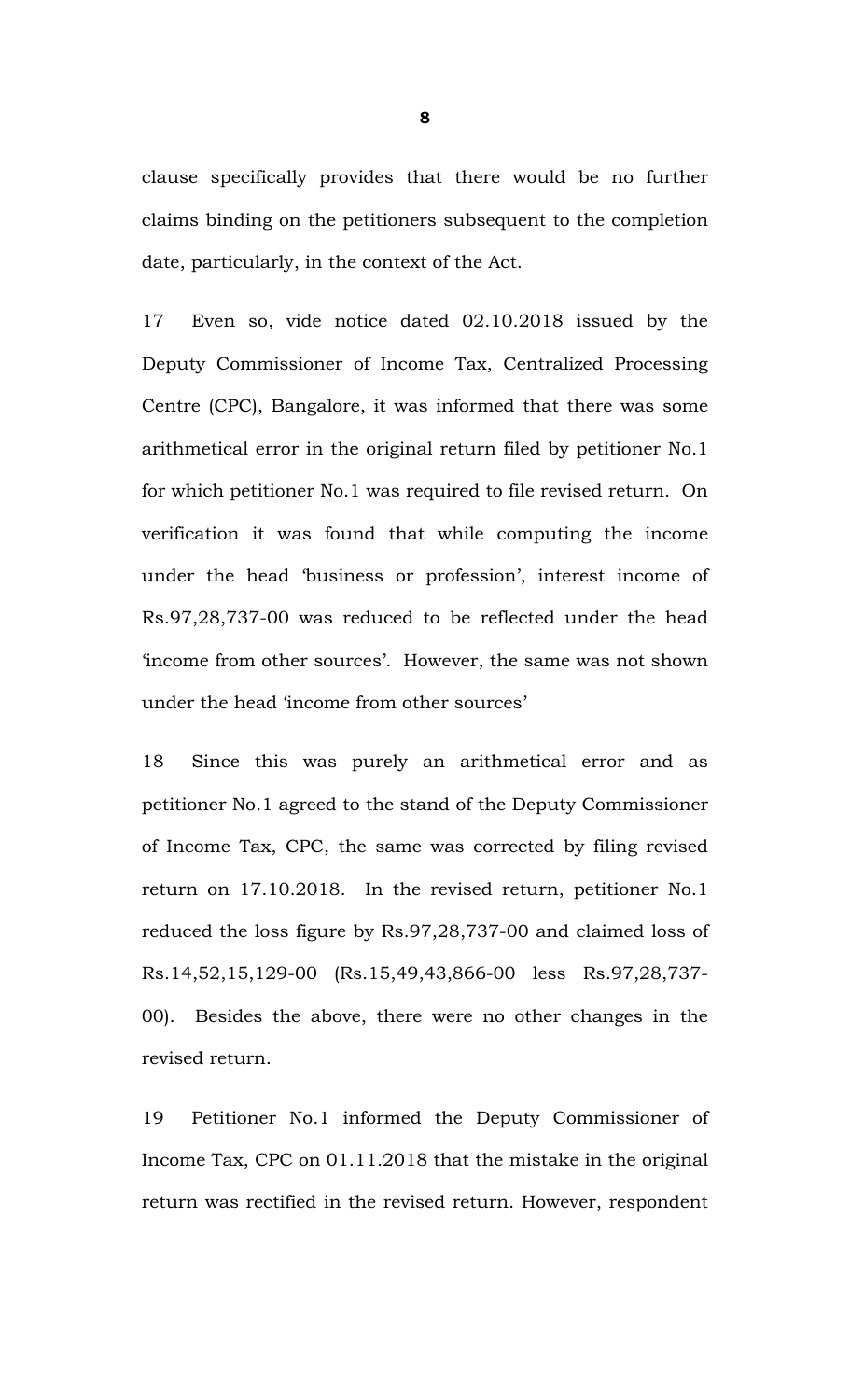No.3 issued the first impugned notice under Section 143 (2) of the Act.

20 Fundamental grievance of the petitioners is that by way of the impugned notices, several issues are being reopened. Reiterating that rights / claims of respondent No.2 are to be seen in the context of the IBC and that respondent No.2 cannot exercise an independent right after resolution plan is approved by the Tribunal, petitioners seek quashing of the impugned notices.

21 Respondent No.3 has filed counter affidavit. At the outset, respondent No.3 has questioned maintainability of the writ petition since the impugned notices were issued in exercise of the statutory jurisdiction vested with respondent No.3. The resolution plan sought to be relied upon by the petitioners is neither applicable nor binding upon the respondents. Respondent Nos.2 and 3 are neither operational creditors nor involved in the making of the resolution plan.

22 Since petitioners are seeking to establish that by way of carry forward of accumulated losses and unabsorbed depreciation of approximately Rs.377.00 crores for the assessment year 2017-18 to be set up against future profits and the refund of approximately Rs.11,47,608-00 for the assessment year 2017-18, answering respondent is entitled to undertake proceedings which would establish the veracity and correctness of such claims.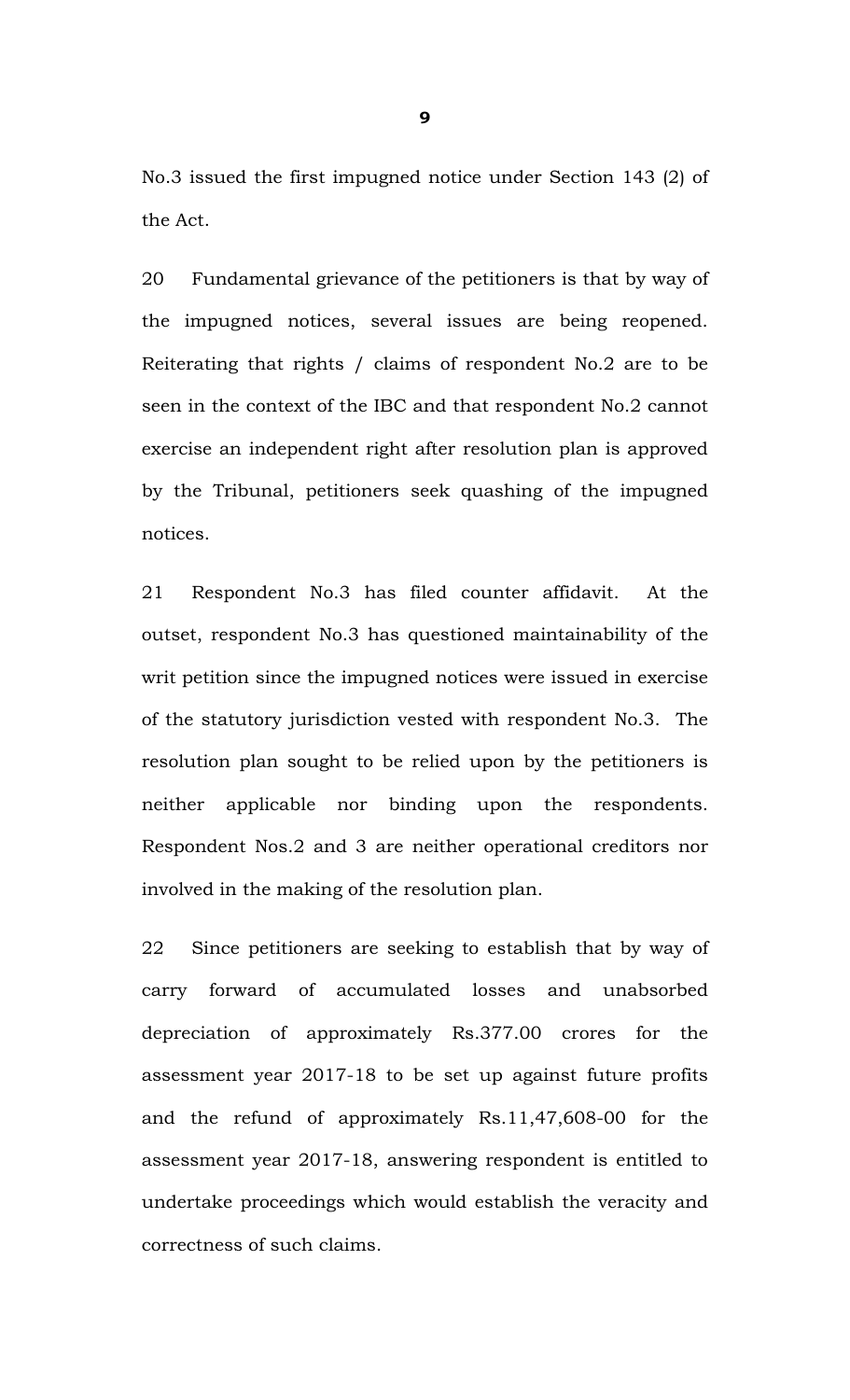23 Impugned notice dated 22.09.2018 was issued electronically pursuant to an automated Computer Aided Scrutiny Selection (CASS) for limited scrutiny of the return filed by the petitioner on 17.10.2018 with respect to investment, business loss etc. The subsequent notices dated 21.10.2019 and 30.10.2019 were issued by the third respondent under Section 142 of the Act. Thus the impugned notices are in accordance with the Act, within jurisdiction and maintainable.

24 As petitioner No.1 was a loss-making entity no tax was payable and consequently no monies remain recoverable so as to require any claim to be made by respondent No.3 *vis-à-vis* petitioner No.1. Therefore, there was no requirement for the respondents to submit any claim before the resolution professional. As respondent Nos.2 and 3 have no claim against petitioner No.1 and are not operational creditors, contentions advanced by the petitioners on the presumption that Income Tax Department i.e. respondent No.2 is an operational creditor are totally misplaced. There is no debt or dues payable by the petitioners to the respondents and therefore respondent Nos.2 and 3 are not operational creditors. Further, respondents did not receive any notice of the resolution plan and were not granted an opportunity to participate in the formulation of the resolution plan. Hence the resolution plan cannot be said to be binding on respondent Nos.2 and 3.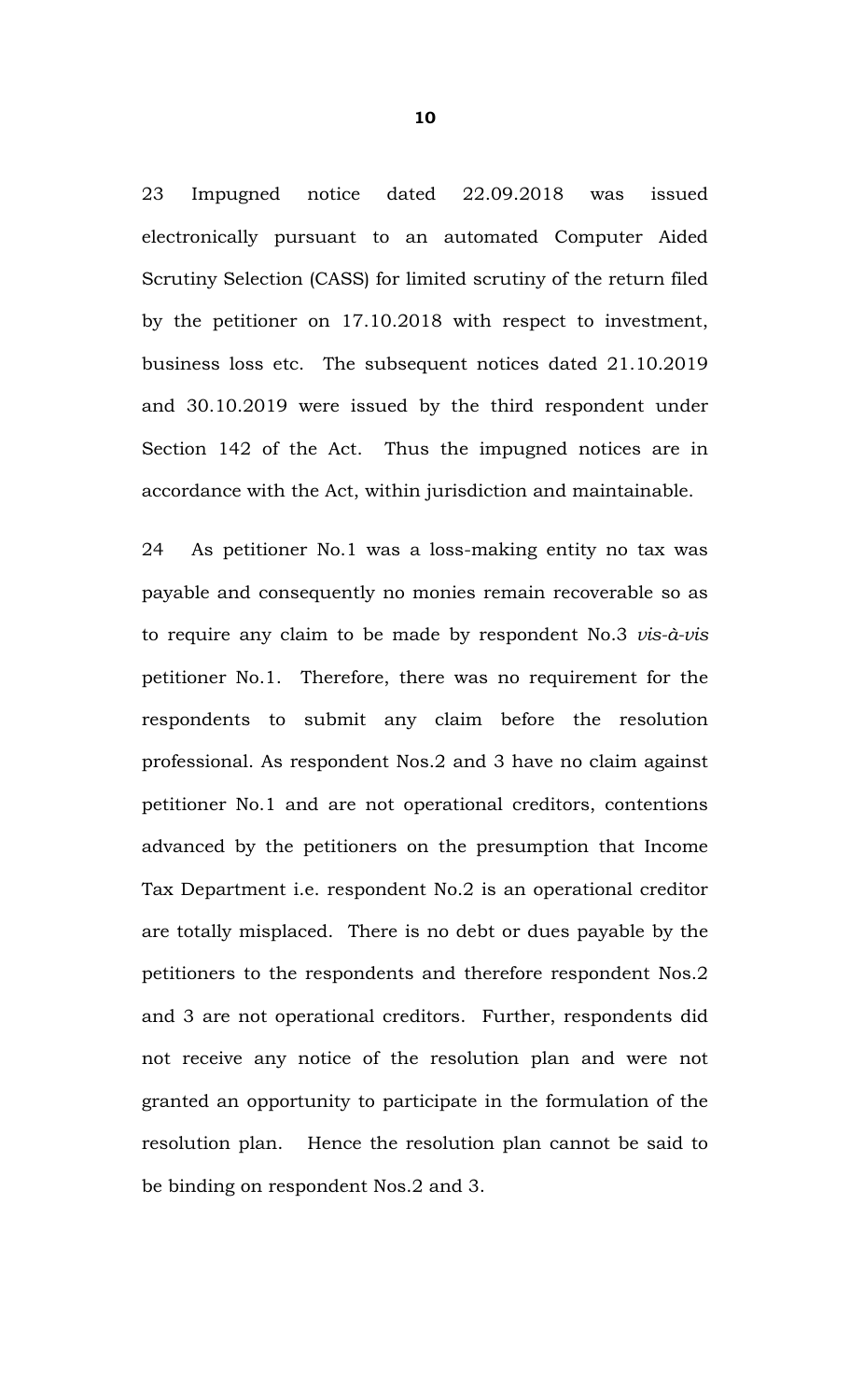25 The proceedings, in connection with which the impugned notices were issued, are to assess the claims of the petitioners against the Revenue by way of carry forward of accumulated losses and unabsorbed depreciation amounting to Rs.377-00 crores which are sought to be set off against future profits of petitioner No.1. Hence the same is not covered by the resolution plan.

26 Without prejudice to the above, it is contended that since the assessment pertains to benefits sought to be claimed the present income tax proceedings would not be barred as they relate to future profits and not to dues prior to approval of the resolution plan. Clause 7.5 of the resolution plan is with respect to claims and liabilities against petitioner No.1/ corporate debtor and hence not applicable. Impugned notices pertain to scrutiny of the return of income filed on 17.10.2018 subsequent to the date of approval of the resolution plan i.e. 19.07.2018.

27 It is contended that the resolution plan cannot override or supersede statutory requirements. Any provision in the resolution plan contrary to or inconsistent with the statute would need to yield to such statutory prescriptions. Finally it is contended that respondent No.3 is not an operational creditor. The resolution plan was not put to the notice of respondent No.3 who never participated nor was involved in the making of such plan. However, without prejudice to such stand taken, it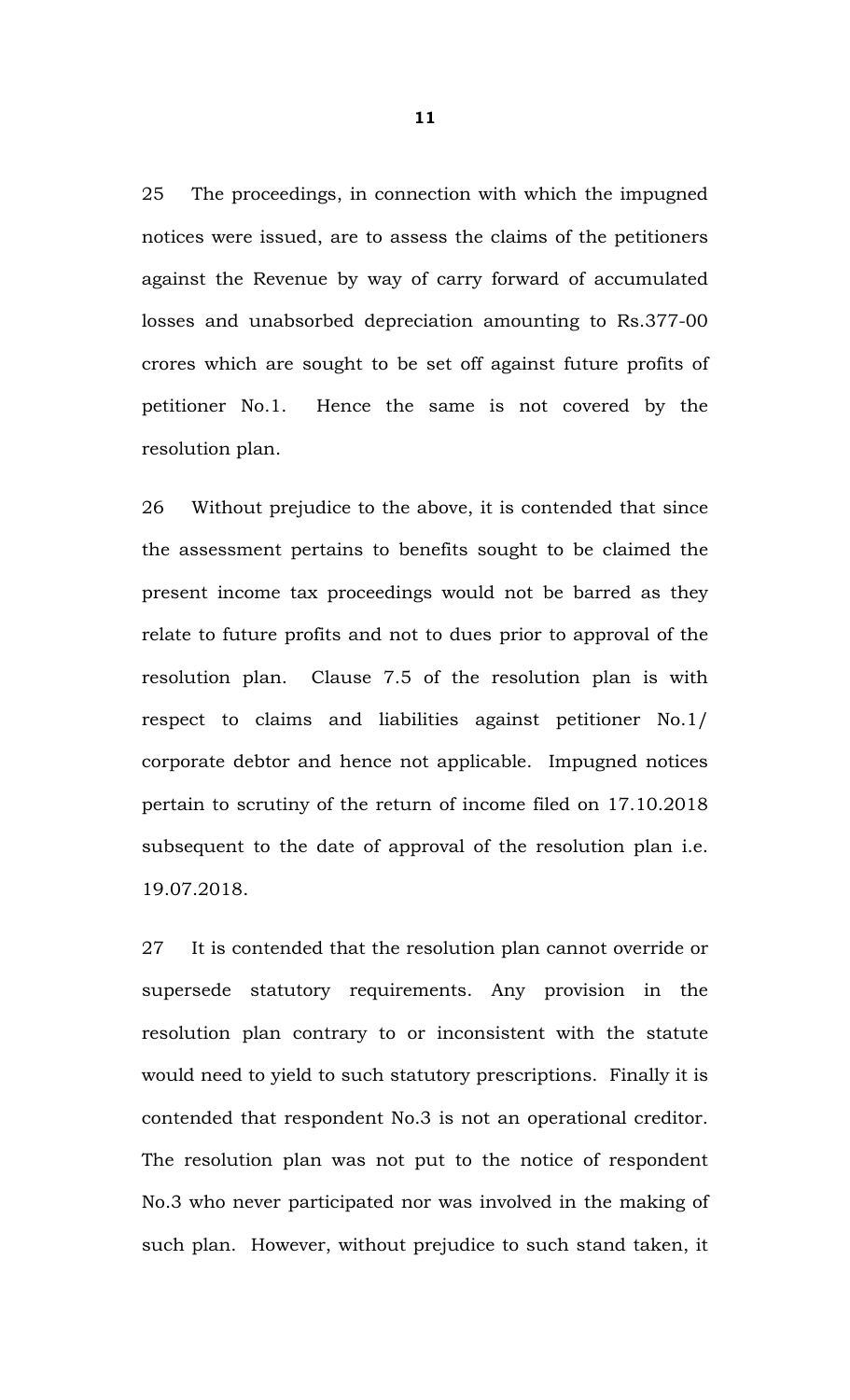is contended that the resolution plan only seeks to restrict the proceedings where claims are made against the corporate debtor. No such claims have been made by respondent No.3 against petitioner No.1.

28 In the circumstances respondent No.3 seeks dismissal of the writ petition.

29 In the rejoinder affidavit petitioners have reiterated their contentions made in the writ petition as well as in the additional affidavit.

30 It is stated that on a conjoint reading of Section 5 (20) and Section 5 (21) of the IBC it is evident that respondent No.2 is an operational creditor of petitioner No.1. It is a settled legal position that once a resolution plan is approved by the Tribunal and the corporate debtor has complied with the obligations under the resolution plan, all the prior dues and proceedings would stand extinguished. Thus any claim on the petitioners for the past period prior to approval of resolution plan stood discharged by virtue of Section 31 of IBC. However, this would not take away the right of the petitioner to make claims against the respondents by way of set off of carry forward of accumulated losses and unabsorbed depreciation for the past period against profits of future years. Thus petitioner is entitled and eligible to claim set off of brought forward losses including unabsorbed depreciation against future profits and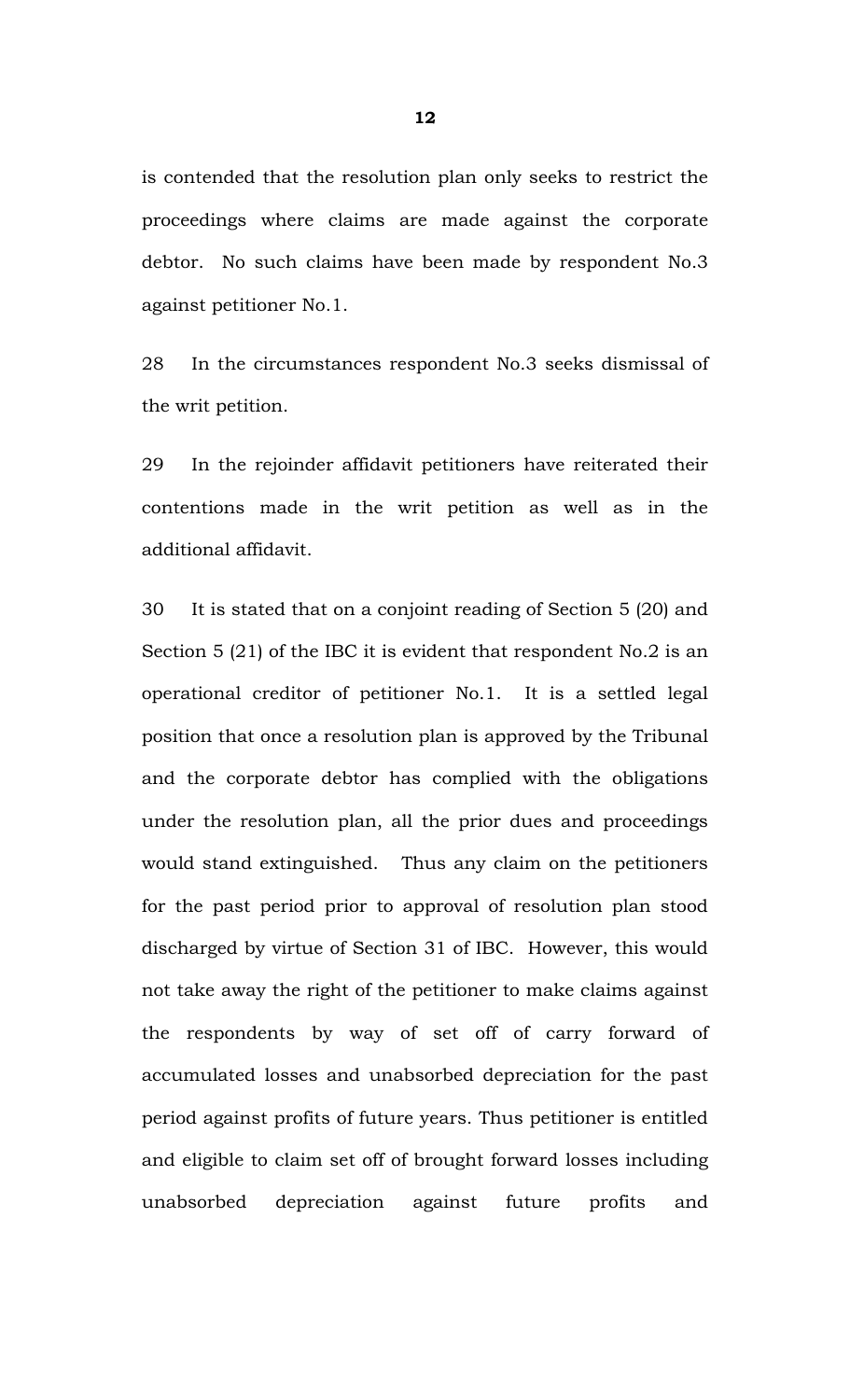consequently eligible to refund for the assessment year 2017-18.

31 Putting the matter in perspective it is stated that the original return of income for the assessment year 2017-18 was filed on 07.11.2017. For the reasons indicated this was revised by petitioner No.1 on 17.10.2018. Therefore, the contention of the answering respondent that the return of income was filed by petitioner No.1 on 17.10.2018 after the date of order of the Tribunal is incorrect. The revised return of income was in relation to the past period which the answering respondent has no legal mandate to reopen by virtue of the resolution plan.

32 In the circumstances it is reiterated that impugned notices dated 22.09.2019, 21.10.2019 and 30.10.2019 are beyond jurisdiction, in contravention of the resolution plan and therefore are liable to be set aside and quashed.

33 Learned counsel for the petitioners has submitted a brief synopsis and list of dates mentioning therein the chronology of events. He submits therefrom that M/s. Rama Road Lines and other operational creditors had filed an application under Section 9 of the IBC for insolvency resolution of Petitioner No.1, which was admitted by the Tribunal on 18.09.2017. Moratorium was ordered and committee of creditors of the corporate debtor was constituted. When resolution professional made public announcement on 25.09.2017 inviting claims from all the creditors of the corporate debtor i.e. petitioner No.1,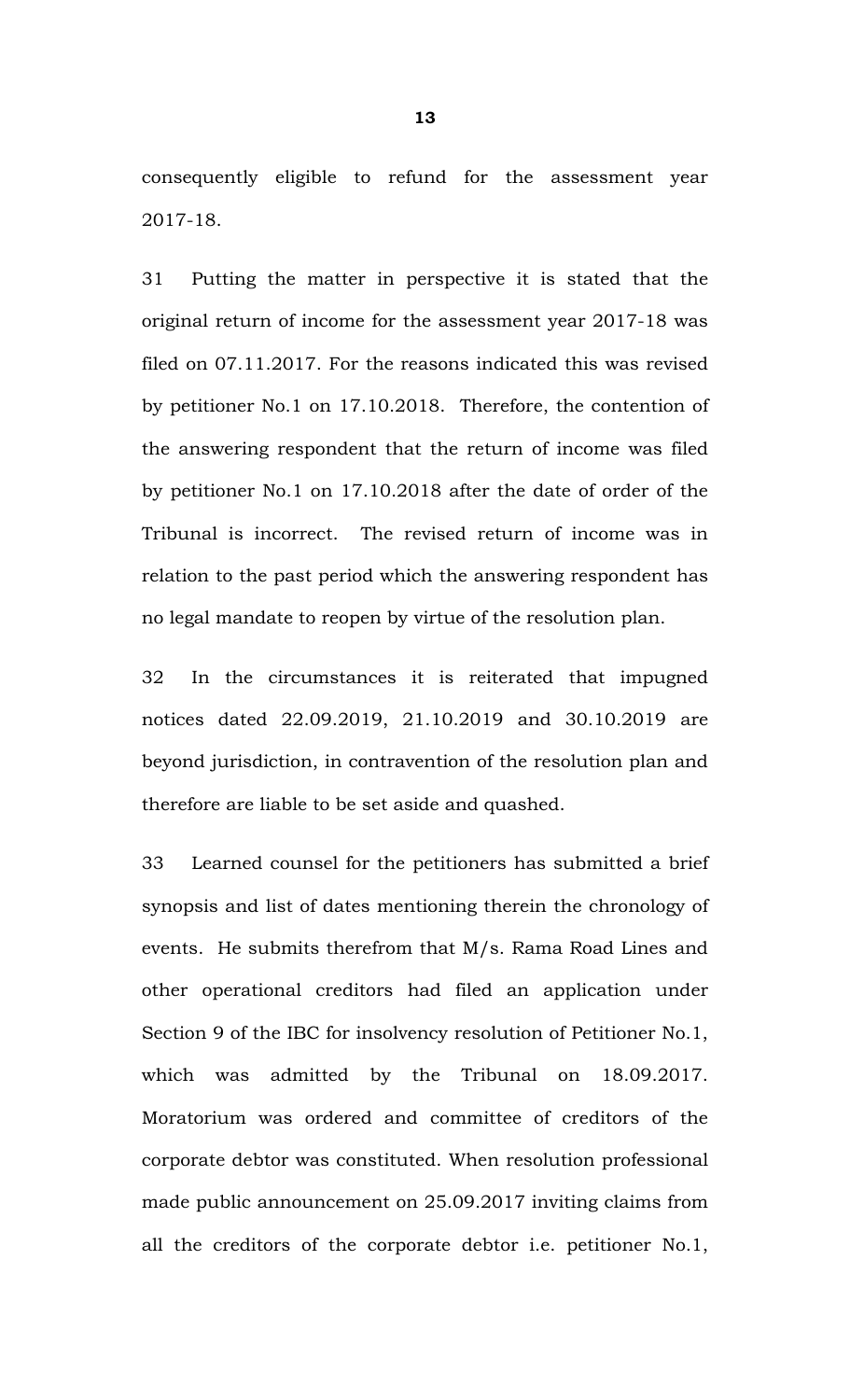respondent i.e. Income Tax Department did not submit its claim. On 07.11.2017 the resolution professional filed income tax return on behalf of the corporate debtor for the assessment year 2017-18. Petitioner No.2 submitted resolution plan in respect of the corporate debtor on 12.02.2018. However, following discussions with the committee of creditors, revised / final resolution plan was submitted by petitioner No.2 on 30.04.2018. Resolution plan submitted by petitioner No.2, as revised, was approved by the committee of creditors and thereafter by the Tribunal on 19.07.2018. When respondent No.3 pointed out arithmetical error in the return filed on 07.11.2017 by issuing notice under Section 143 (1) (a) (ii) of the Act on 02.10.2018, petitioner No.1 filed revised return on 17.10.2018 accepting the error. This was followed by the impugned notices dated 22.09.2019, 14.10.2019 and 21.10.2019 under Sections 143(2) and 142 (1) of the Act.

34 Learned counsel for the petitioners has referred to Sections 5 (20) and 5 (21) of IBC to contend that Income Tax Department would be construed to be an operational creditor and the tax dues would be construed to be an operational debt. Referring to the provisions of sub-Section (1) of Section 31 IBC, he submits that once a resolution plan as approved by the committee of creditors is approved by the adjudicating authority, all concerned including the Income Tax Department would be bound by the resolution plan. Learned counsel for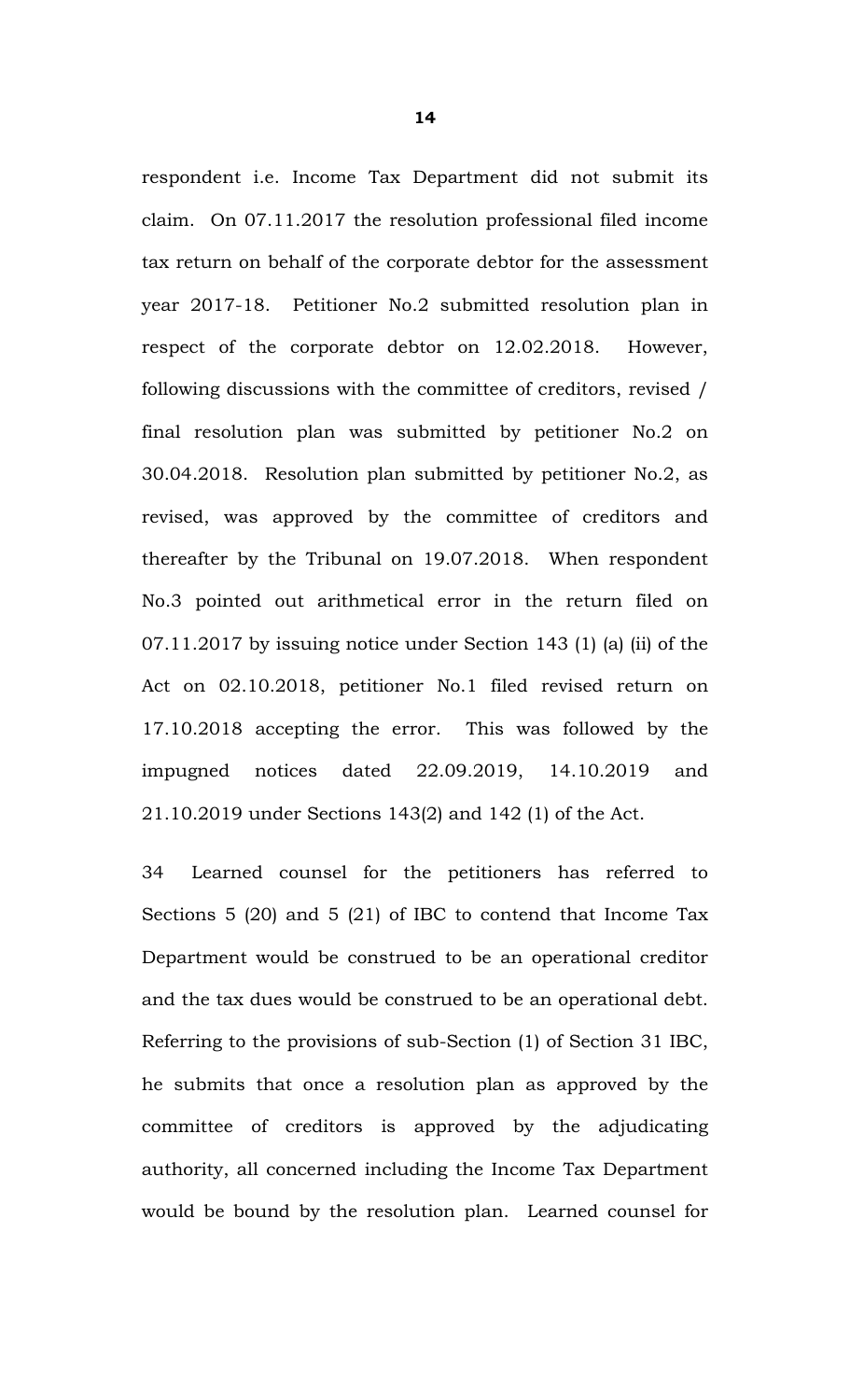the petitioners has referred to the resolution plan, more particularly, to Clause 7.5 (c) thereof to contend that all existing income tax dues would stand extinguished and all notices proposing to initiate any proceeding against the corporate debtor in relation to the period prior to the date of the Tribunal's order would stand abated. Income Tax Department cannot proceed on the basis of the impugned notices. If there is any doubt on this count, Section 238 IBC makes it abundantly clear that provisions of the IBC would prevail over the Act.

35 However, learned counsel for the petitioners referring to Clause 17.7(c) of the resolution plan submits that notwithstanding the binding nature of the resolution plan as approved by the Tribunal, it would not come in the way of the petitioners to raise claims against the respondents by way of set off of carry forward of accumulated losses and unabsorbed depreciation for the past period against profits of future years including entitlement to refund.

36 In support of his submissions, learned counsel for the petitioners has placed reliance on the following decisions:

- i) **Principal Commissioner of Income Tax Vs. Monnet Ispat & Energy Limited1**,
- ii) **Leo Edibles & Fats Limited Vs. Tax Recovery Officer2**,

**<sup>1 2018</sup> SCC OnLine SC 984**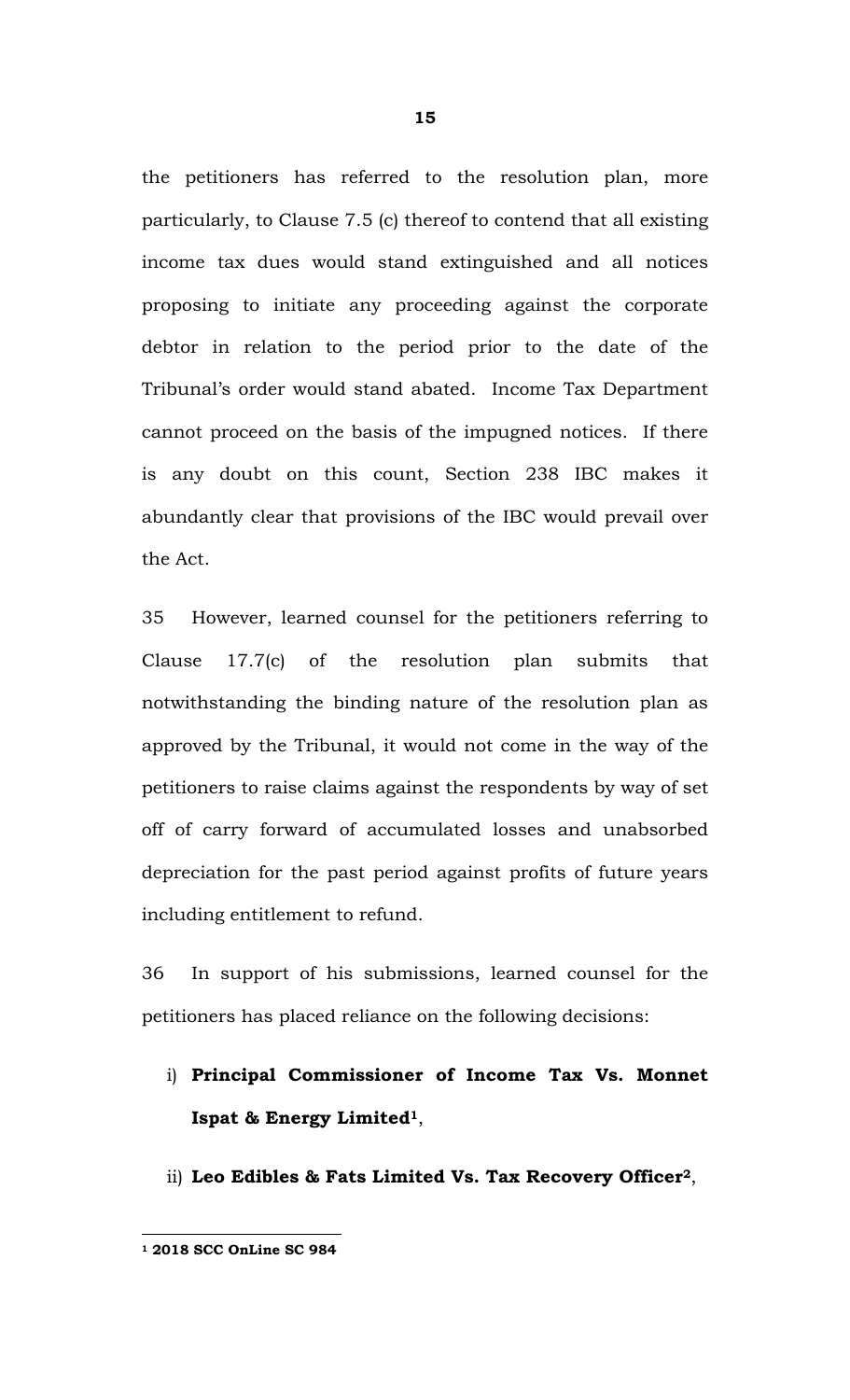- iii) **Committee of Creditors of Essar Steel India Limited vs. Satish Kumar Gupta3** ,
- iv) **Shree Raghav Ispat (India) Private Limited vs. State of Telangana4**,
- v) **Ghanashyam Mishra and Sons Private Limited Vs. Edelweiss Asset Reconstruction Company Limited5 ,**
- vi) **Principal Commissioner of Income Tax Vs. Monnet Ispat and Energy Limited6**.

37 In response, Ms. Mamatha Chowdary, learned standing counsel for the Income Tax Department submits that there is no substance in the contentions advanced on behalf of the petitioners. The impugned notices have been issued under Sections 143 (2) and 142 (1) of the Act. As per those notices, petitioner No.1 has only been called upon to produce documents or furnish information in relation to its claim of carry forward of losses. There is nothing in the impugned notices which can be said to be in conflict with or in contravention of the resolution plan as approved. Therefore, the writ petition challenging the said notices is liable to be dismissed.

**<sup>2</sup> W.P.No.8560 of 2018 decided by this Court on 26.07.2018** 

**<sup>3 (2020) 8</sup> SCC 531** 

**<sup>4</sup> W.P.No.14798 of 2021 decided by this Court on 03.09.2021** 

**<sup>5 (2021) 9</sup> SCC 657** 

**<sup>6 (2017)</sup> SCC OnLine Delhi 12759**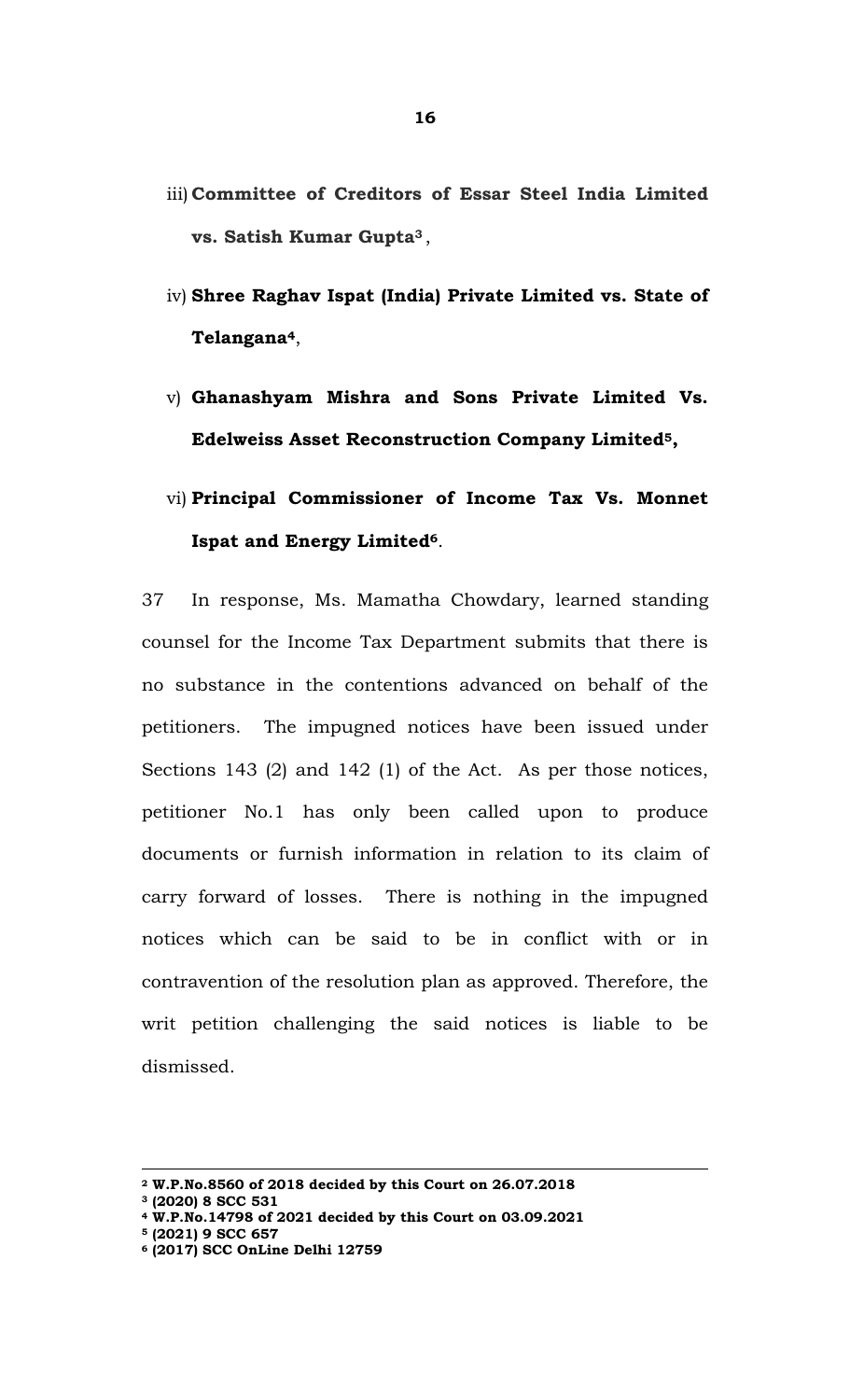38 Without prejudice to the above contention, learned counsel for the respondents submits that there is no 'operational debt' of petitioner No.1 towards the respondents. Therefore, respondents cannot be construed to be operational creditor within the meaning of Section 5 (20) IBC. Since there are no dues to be paid by the petitioner to the Income Tax Department, Clause 7.5 of the resolution plan would not be applicable and cannot be construed to be binding on the respondents. In any view of the matter, Clause 7.5 (c) only states that assessments and notices issued prior to approval of the resolution plan would stand abated and prohibits reassessment or revision. It does not bar or prohibit initiation of any proceeding post the approval date of the Tribunal.

39 Insofar the present case is concerned, petitioner No.1 filed revised return on 17.10.2018 and it was only in connection with the revised return that the impugned notices were issued for furnishing evidence / information for a limited scrutiny of the revised return. She points out that the revised return was filed on 17.10.2018 after approval of the resolution plan on 19.07.2018.

40 Learned counsel for the respondents submits that contrary to the contention of the petitioners, what the petitioners are seeking by way of the revised return is carry forward of accumulated losses and unabsorbed depreciation to be set off against future profits. This has to be verified and an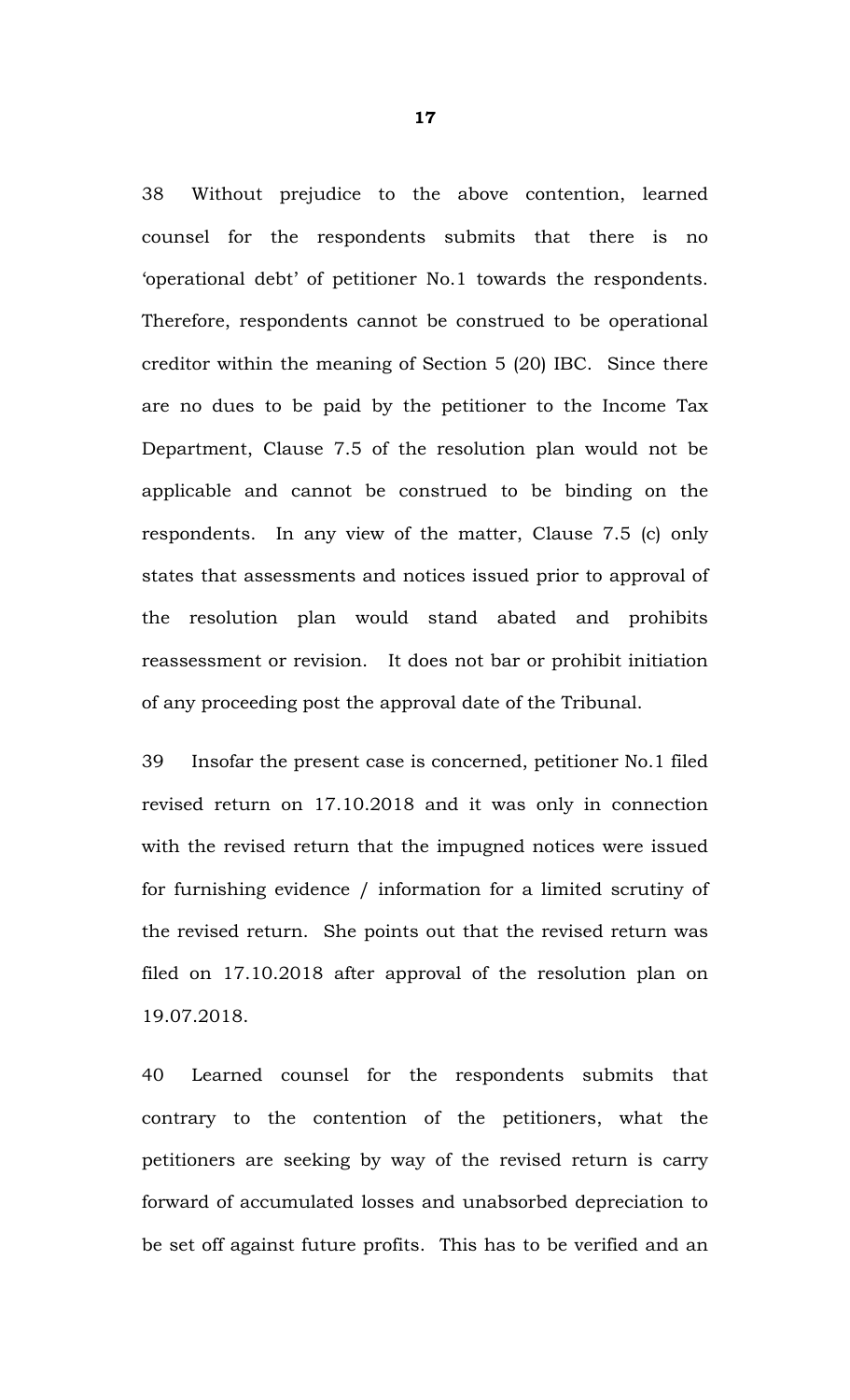assessment has to be made without which the benefit of carry forward may not be available to the petitioner. Therefore, learned counsel for the respondents would contend that there is no inconsistency between the resolution plan and by extension IBC with the impugned notices and the Act. Therefore, question of Section 238 IBC having overriding effect is redundant. She has also referred to the provisions of Section 79 of the Act prior to its substitution with effect from 01.04.2020. Referring to the said provision, more particularly, to the third proviso thereof, she submits that the provision contained in Section 79 providing for carry forward and set off of losses subject to the conditions stipulated therein would be applicable to petitioner No.1.

41 She further submits that the impugned notices have been issued by the respondents in exercise of their statutory powers and well within their jurisdiction. Filing of the writ petition is nothing but an attempt to prevent the respondents from discharging their statutory duty. Therefore, the writ petition is liable to be dismissed.

42 Submissions made by learned counsel for the parties have received the due consideration of the Court.

43 Before adverting to the facts of the present case, it would be apposite to deal with those provisions of the IBC, which are relevant to the present case.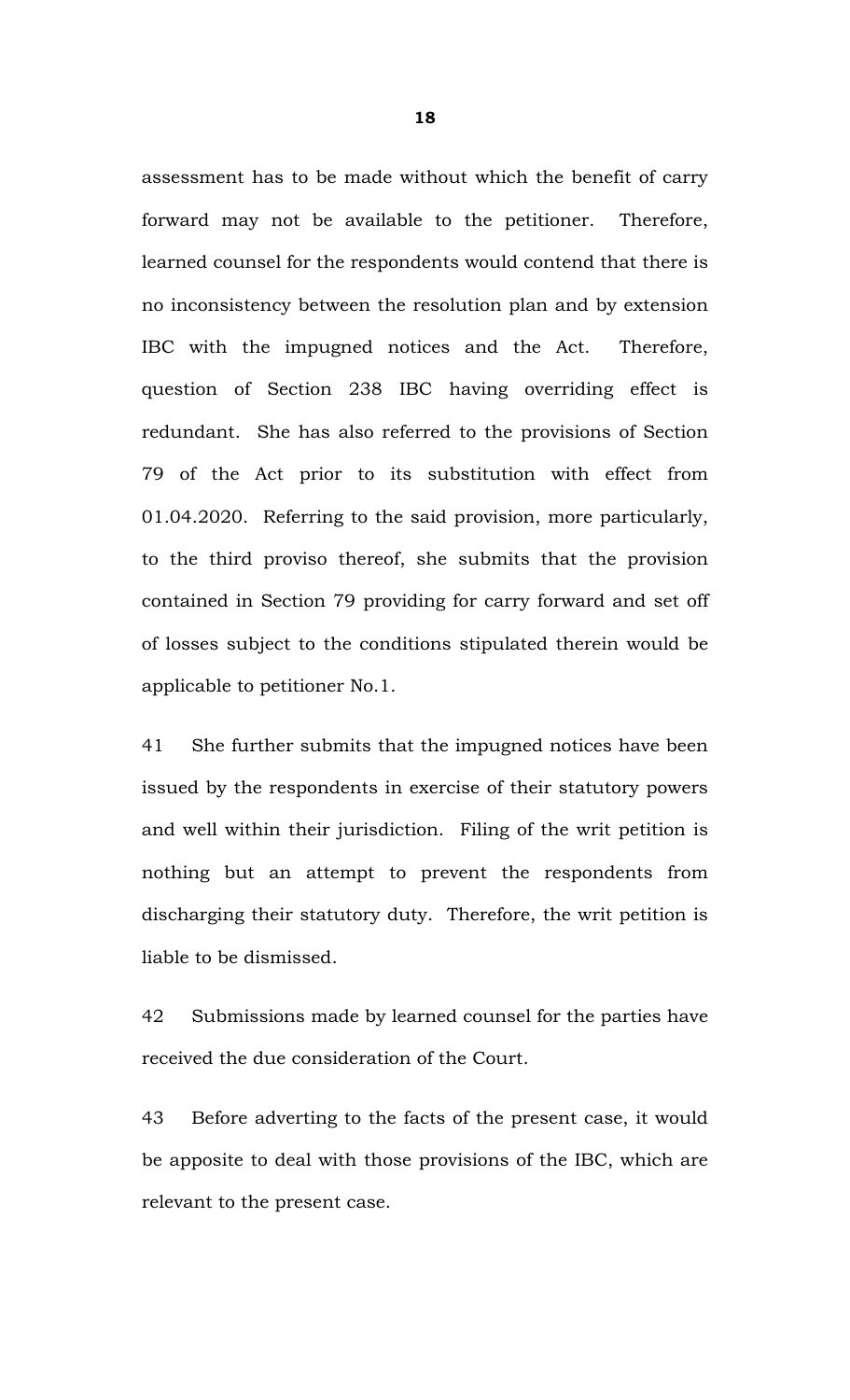44 The Insolvency and Bankruptcy Code, 2016 (already referred to as 'the IBC') is an act to consolidate and amend the laws relating to reorganization and insolvency resolution of corporate persons, partnership firms and individuals in a time bound manner for maximization of value of assets of such persons, to promote entrepreneurship, availability of credit and balance the interest of all the stakeholders including alteration in the order of priority of payment of Government dues and to establish an Insolvency and Bankruptcy Board of India and for matters connected therewith and incidental thereto.

45 To understand the essence of the IBC it is important to examine the statement of objects and reasons of IBC which reads as under:

**Statement of Objects and Reasons:-** There is no single law in India that deals with insolvency and bankruptcy. Provisions relating to insolvency and bankruptcy for companies can be found in the Sick Industrial Companies (Special Provisions) Act, 1985, the Recovery of Debts Due to Banks and Financial Institutions Act, 1993, the Securitisation and Reconstruction of Financial Assets and Enforcement of Security Interest Act, 2002 and the Companies Act, 2013. These statutes provide for creation of multiple fora such as Board of Industrial and Financial Reconstruction (BIFR), Debts Recovery Tribunal (DRT) and National Company Law Tribunal (NCLT) and their respective Appellate Tribunals. Liquidation of companies is handled by the High Courts. Individual bankruptcy and insolvency is dealt with under the Presidency Towns Insolvency Act, 1909, and the Provincial Insolvency Act, 1920 and is dealt with by the Courts. The existing framework for insolvency and bankruptcy is inadequate, ineffective and results in undue delay in resolution, therefore, the proposed legislation.

 2. The objective of the Insolvency and Bankruptcy Code, 2015 is to consolidate and amend the laws relating to reorganization and insolvency resolution of corporate persons, partnership firms and individuals in a time bound manner for maximization of value of assets of such persons, to promote entrepreneurship, availability of credit and balance the interests of all the stakeholders including alteration in the priority of payment of government dues and to establish an Insolvency and Bankruptcy Fund, and matters concerned therewith or incidental thereto. An effective legal framework for timely resolution of insolvency and bankruptcy would support development of credit markets and encourage entrepreneurship. It would also improve Ease of Doing Business, and facilitate more investments leading to higher economic growth and development.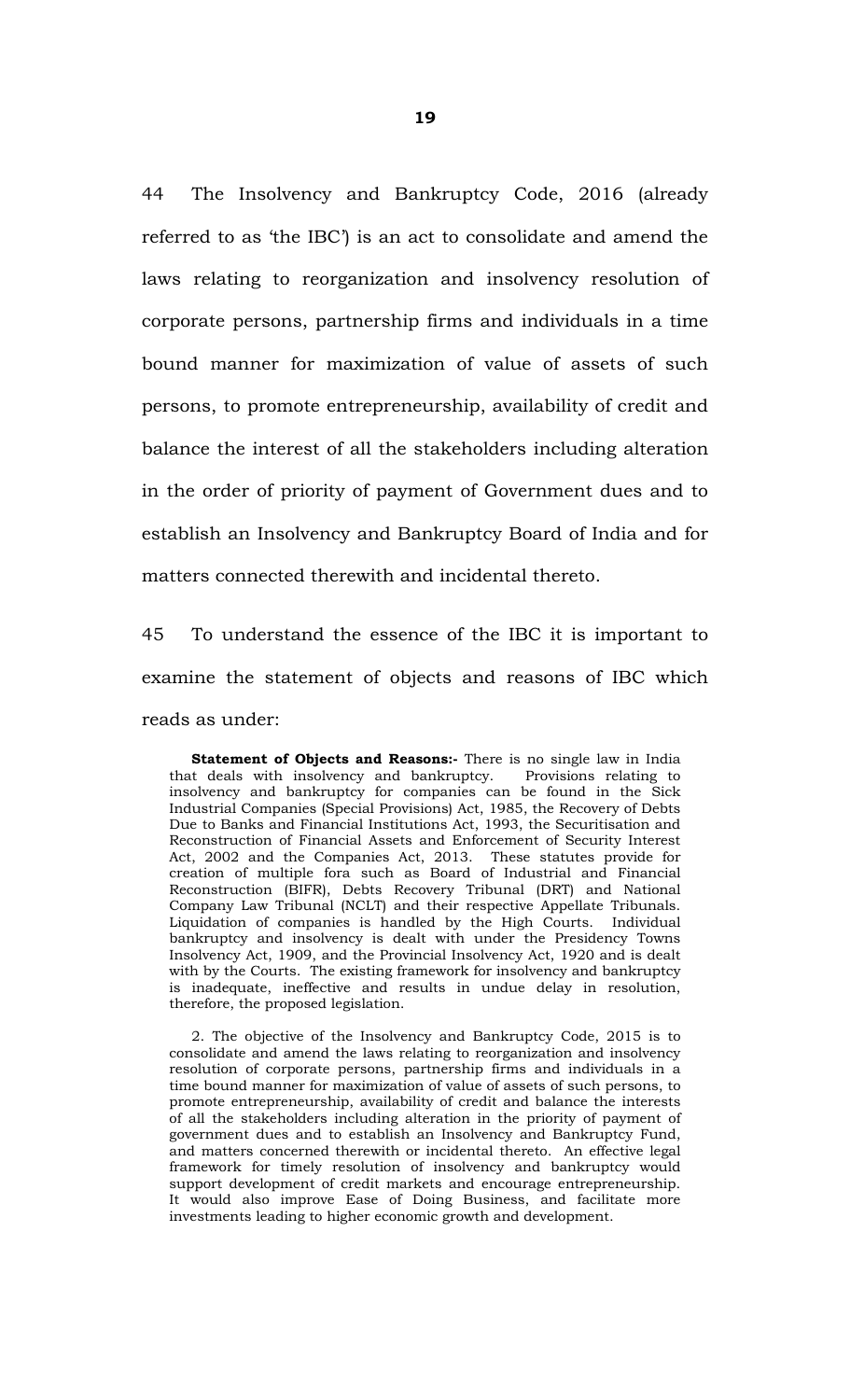3. The Code seeks to provide for designating the NCLT and DRT as the Adjudicating Authorities for corporate persons and firms and individuals, respectively, for resolution of insolvency, liquidation and bankruptcy. The Code separates commercial aspects of insolvency and bankruptcy proceedings from judicial aspects. The Code also seeks to provide for establishment of the Insolvency and Bankruptcy Board of India (Board) for regulation of insolvency professionals, insolvency professional agencies and information utilities. Till the board is established, the Central Government shall exercise all powers of the Board or designate any financial sector regulator to exercise the powers and functions of the Board. Insolvency professionals will assist in completion of insolvency resolution liquidation and bankruptcy proceedings envisaged in the Code. Information Utilities would collect, collate, authenticate and disseminate financial information to facilitate such proceedings. The Code also proposes to establish a fund to be called the Insolvency and Bankruptcy Fund of India for the purposes specified in the Code.

 4. The Code seeks to provide for amendments in the Indian Partnership Act, 1932, the Central Excise Act, 1944, Customs Act, 1962, Income Tax Act, 1961, the Recovery of Debts Due to Banks and Financial Institutions Enforcement Act, 1993, the Finance Act, 1994, the Securitisation and Reconstruction of Financial Assets and Enforcement of Security Interest Act, 2002, the Sick Industrial Companies (Special Provisions) Repeal Act, 2003, the Payment and Settlement Systems Act, 2007, the Limited Liability Partnership Act, 2008, and the Companies Act, 2013.

5. The Code seeks to achieve the above objectives.

45.1 Thus, the core objective for introduction of IBC appears to be to provide an effective legal framework for timely resolution of insolvency and bankruptcy proceedings which would support development of credit markets while encouraging entrepreneurship. At the same time, IBC seeks to balance the interest of all the stakeholders in the payment of dues. It thus seek to improve the ease of doing business, facilitating more investments, in the process leading to higher economic growth and development.

46 'Board' has been defined under Section 3 (1) to mean the Insolvency and Bankruptcy Board of India established under sub-Section (1) of Section 188. Part II comprises of Section 4 to Section 77 spanning over 7 chapters. As per Section 4, Part II shall apply to matters relating to insolvency and liquidation of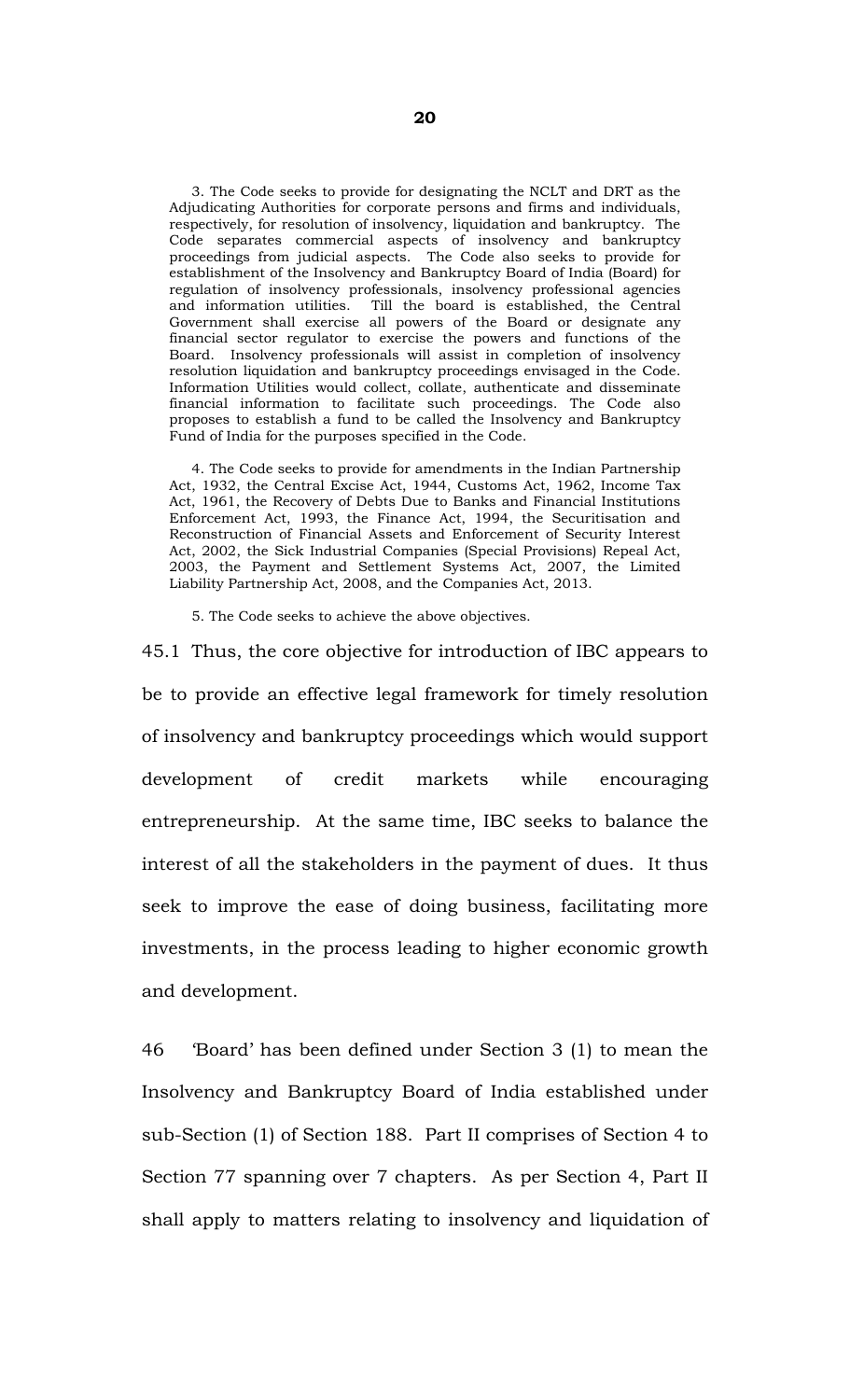corporate debtors where the minimum amount of default is one lakh rupees.

47 Certain expressions relevant for Part II are defined in Section 5. As per Section 5 (1), 'Adjudicating Authority' for the purposes of Part II shall mean National Company Law Tribunal (Tribunal) constituted under Section 408 of the Companies Act, 2013. "Liquidation Commencement Date" has been defined under sub-Section (17) of Section 5 to mean the date on which proceedings for liquidation commences. Section 5 (20) defines 'Operational Creditor' to mean a person to whom such debt is owed and includes any person to whom such debt has been legally assigned or transferred. On the other hand, 'Operational Debt' has been defined under sub-Section (21) of Section 5 to mean or claim in respect of the provisions of goods or services including employment or a debt in respect of the repayment of dues arising under any law for the time being in force and payable to the Central Government, any State Government or any local authority. As per Section 5 (26), "resolution plan" means a plan proposed by a resolution applicant for insolvency resolution of the corporate debtor as a going concern in accordance with Part II. Explanation below sub-Section (26) clarifies that a resolution plan may include provisions for restructuring of the corporate debtor including by way of merger, amalgamation and demerger. Section 5 (27) defines a 'resolution professional' to mean an insolvency professional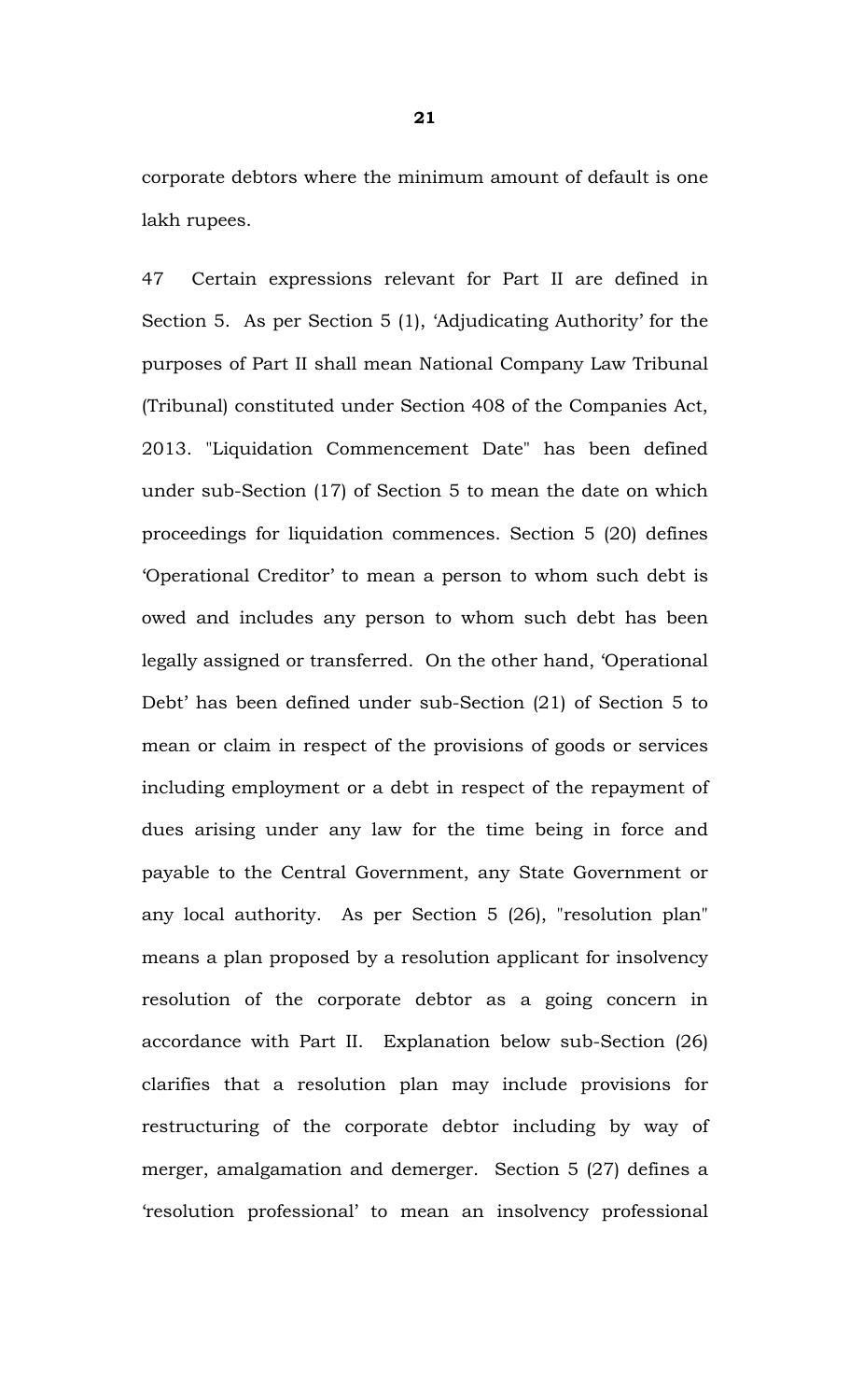appointed to conduct the corporate insolvency resolution process and includes an interim resolution professional.

48 As per Section 6, where any corporate debtor commits a default, a financial creditor, an operational creditor or the corporate debtor itself may initiate corporate insolvency resolution process in respect of such corporate debtor, by filing necessary application before the adjudicating authority.

49 Section 30 provides for submission of resolution plan by a resolution applicant to the resolution professional which has to confirm to the requirements as provided in sub-Section (2). Under sub-Section (3), the resolution professional shall present such resolution plan to the committee of creditors for its approval. Be it stated that the committee of creditors is constituted under Section 21 of IBC comprising of financial creditors of the corporate debtor. As per sub-Section (4), the committee of creditors may approve the resolution plan by a voting of not less than 66% of the voting share of financial creditors after duly considering its feasibility and viability. Once the resolution plan is approved by the committee of creditors, the resolution professional shall submit the same to the adjudicating authority under sub-Section (6).

50 Section 31 deals with approval of resolution plan. As per sub-Section (1), if the adjudicating authority is satisfied that the resolution plan as approved by the committee of creditors meets the requirements of sub-Section (2) of Section 30, it shall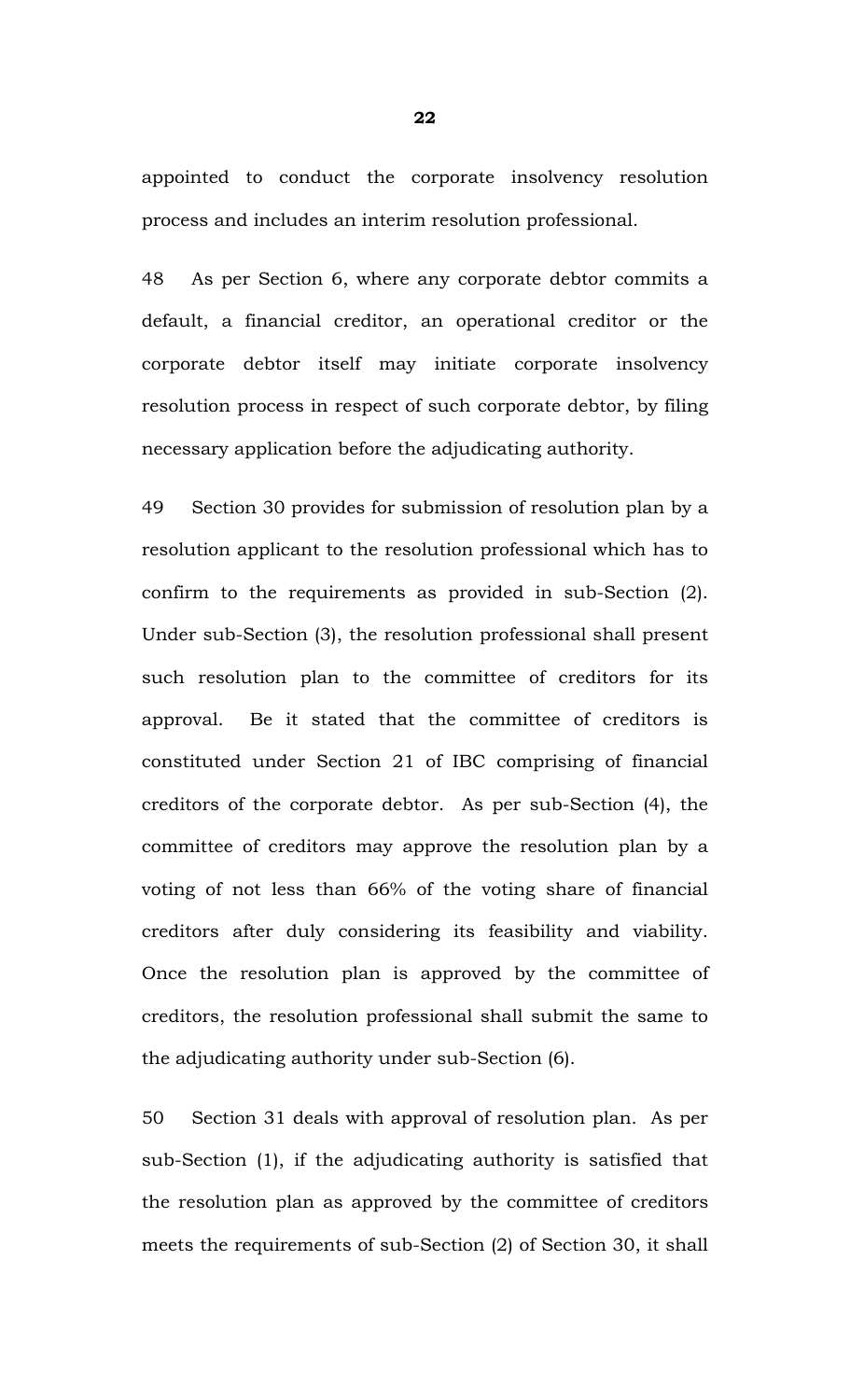by order approve the resolution plan. Once the resolution plan is so approved by the adjudicating authority, it shall be binding on the corporate debtor and its employees, members, creditors including the Central Government, any State Government or any local authority to whom a debt in respect of the payment of dues arising under any law for the time being in force such as authorities to whom statutory dues are owed, guarantors and other stakeholders involved in the resolution plan.

51 Distribution of assets and the order of priority are dealt with in Section 53. Sub-Section (1) of Section 53 starts with a non-obstante clause. It says that notwithstanding anything to the contrary contained in any law enacted by the Parliament or by any State Legislature for the time being in force, the proceeds from the sale of the liquidation assets shall be distributed in the order of priority and within such period and in such manner as prescribed thereunder. Section 53 is extracted hereunder:

**53. Distribution of assets:-** (1) Notwithstanding anything to the contrary contained in any law enacted by the Parliament or any State Legislature for the time being in force, the proceeds from the sale of the liquidation assets shall be distributed in the following order of priority and within such period and in such manner as may be specified, namely-

a) the insolvency resolution process costs and the liquidation costs paid in full;

b) the following debts which shall rank equally between and among the following-

 (i) workmen's dues for the period of twenty-four months preceding the liquidation commencement date; and

 (ii) debts owed to a secured creditor in the event such secured creditor has relinquished security in the manner set out in Section 52;

c) wages and any unpaid dues owed to employees other than workmen for the period of twelve months preceding the liquidation commencement date;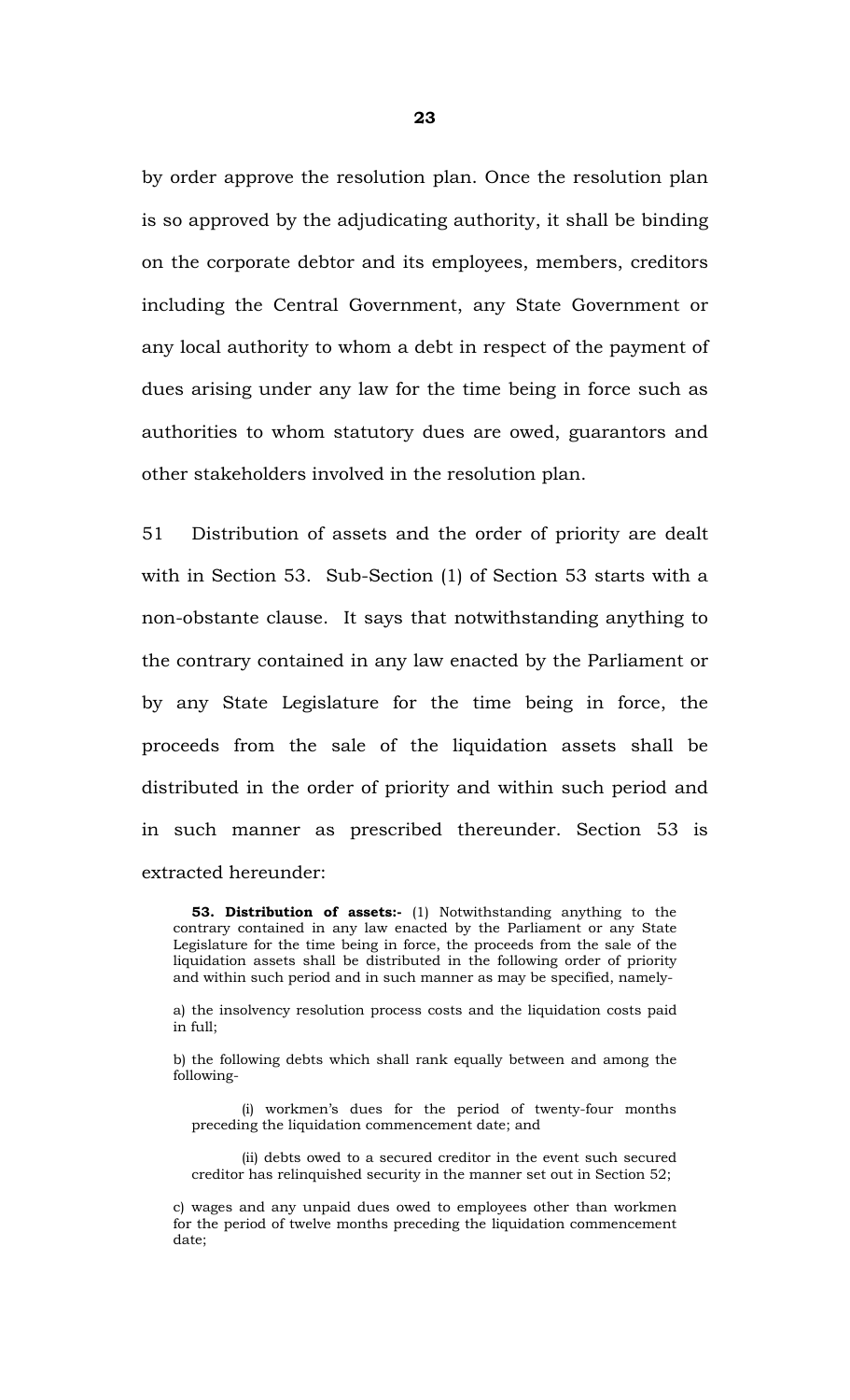d) financial debts owed to unsecured creditors;

e) the following dues shall rank equally between and among the following:-

 (i) any amount due to the Central Government and the State Government including the amount to be received on account of the Consolidated Fund of India and the Consolidated Fund of India and the Consolidated Fund of a State, if any, in respect of the whole or any part of the period of two years preceding the liquidation commencement date;

 (ii) debts owed to a secured creditor for any amount unpaid following the enforcement of security interests;

f) any remaining debts and dues;

g) preference shareholders, if any; and

h) equity shareholders or partners, as the case may be.

52 Thus from the above, we find that any amount due to the Central Government and to the State Government in respect of the whole or any part of the period of two years preceding the liquidation commencement date is placed at Sl.No.5 in order of priority.

53 Finally, Section 238 IBC says that provisions of IBC shall have effect, notwithstanding anything inconsistent therewith contained in any other law for the time being in force or any instrument having effect by virtue of any such law. Thus, provisions of IBC will override other laws.

54 While on the IBC, we may refer to some of the judgments which may have a bearing on the present dispute.

55 In **Dena Bank Vs. Bhikhabhai Prabhudas Parekh & Co7**, Supreme Court has held that income tax dues being in the nature of crown debts do not take precedence over secured

**7 (2000) 5 SCC 694**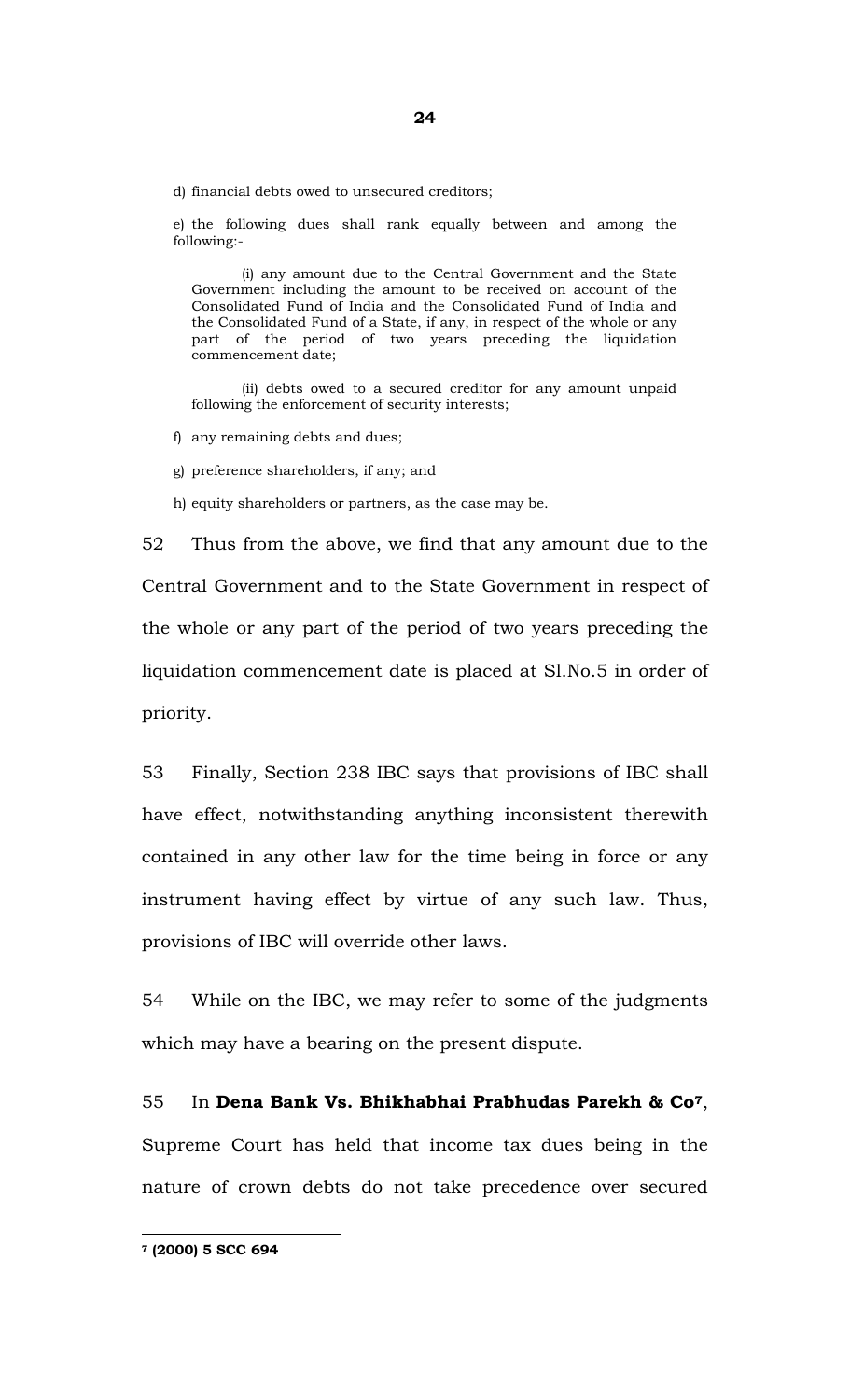creditors who are private persons. It has been explained that the Crown's preferential right to recovery of debts over other creditors is confined to ordinary or unsecured creditors. The common law of England or the principles of equity and good conscience (as applicable to India) do not accord the Crown a preferential right for recovery of its debts over a mortgagee or pledgee of goods or a secured creditor. Thus, the common law doctrine of priority of Crown debts would not extend to providing preference to Crown debts over secured private debts.

56 Following the above, Delhi High Court in **Principal Commissioner of Income Tax Vs. Monnet Ispat and Energy Limited,** (2017) SCC OnLine Delhi 12759, disposed of the Income Tax Appeals filed by the Revenue in view of admission of insolvency resolution application by the Tribunal against the assessee which prohibited institution of suits or continuation of pending suits or proceedings against the assessee. It was held that the above prohibition would cover the appeals filed by the Revenue against orders of the Income Tax Appellate Tribunal in respect of the tax liability of the assessee. While disposing of the appeals as such, liberty was granted to the Revenue to revive the appeals subject to further orders of the Tribunal. This order of the Delhi High Court has been affirmed by the Supreme Court in **Principal Commissioner of Income Tax Vs. Monnet Ispat and Energy Limited** (1 supra). Supreme Court has held that in view of Section 238 of IBC, it is obvious that it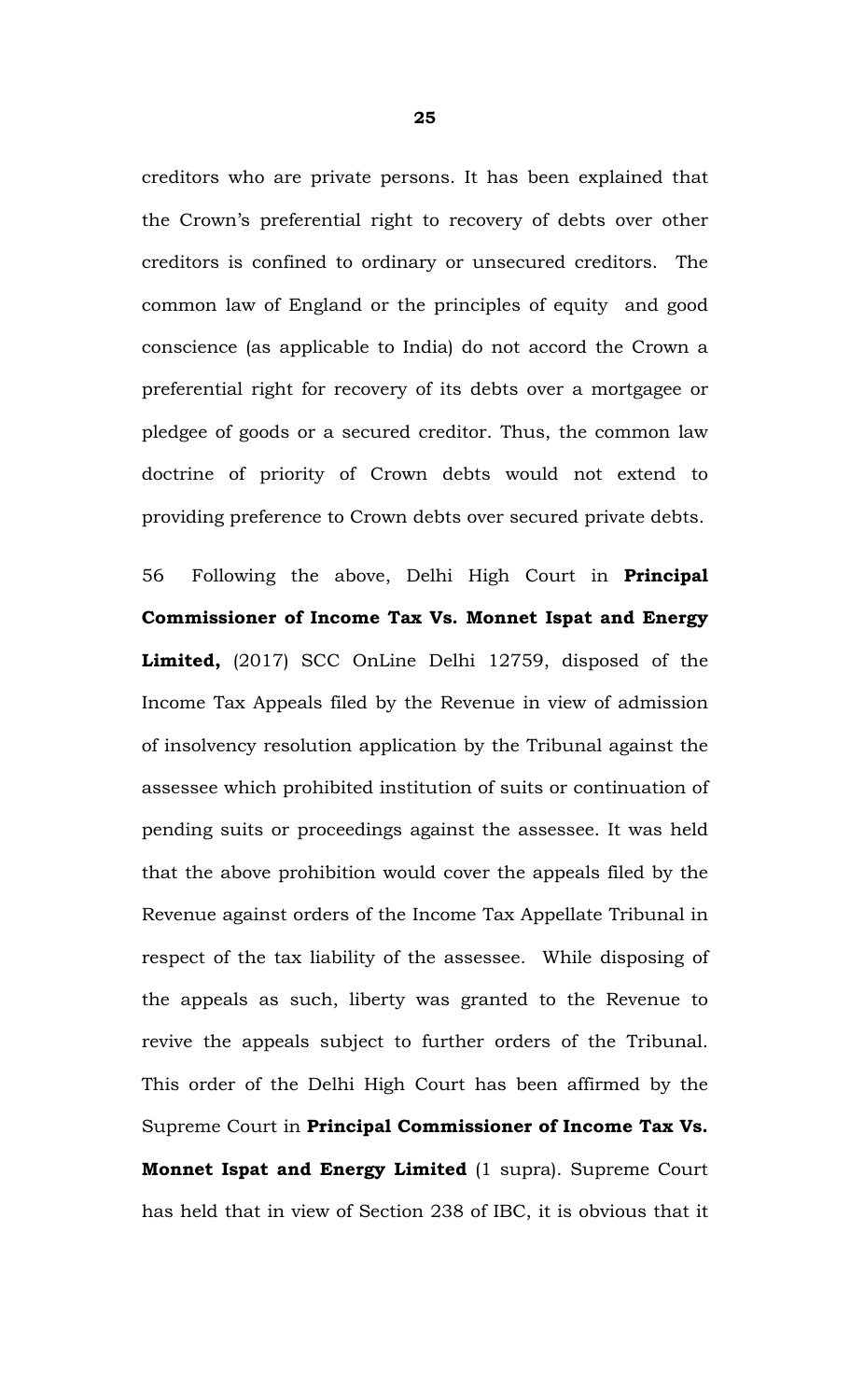will override anything inconsistent contained in any other enactment including the Income Tax Act. Reference was made to its earlier decision in **Dena Bank** case (4 supra).

57 Supreme Court in **Committee of Creditors of Essar Steel India Limited Vs. Satish Kumar Gupta** (3 supra) was examining various questions as to the role of resolution applicants, resolution professionals, committee of creditors and jurisdiction of the adjudicating authority. Adverting to Section 31 (1) of the IBC, it has been held that once a resolution plan is approved by the committee of creditors, it shall be binding on all the stakeholders including guarantors. Explaining the rationale behind this, it is stated that this is to ensure that the successful resolution applicant starts running the business of corporate debtor on a fresh slate as it were. Elaborating further, it has been held that a successful resolution applicant cannot suddenly be faced with undecided claims after the resolution plan submitted by him has been accepted as this would amount to a hydra head popping up throwing into uncertainty amounts payable by a prospective resolution applicant. It has been explained as under:

For the same reason, the impugned NCLAT judgment in holding that claims that may exist apart from those decided on merits by the resolution professional and by the Adjudicating Authority/Appellate Tribunal can now be decided by an appropriate forum in terms of Section 60(6) of the Code, also militates against the rationale of Section 31 of the Code. A successful resolution Applicant cannot suddenly be faced with "undecided" claims after the resolution plan submitted by him has been accepted as this would amount to a hydra head popping up which would throw into uncertainty amounts payable by a prospective resolution Applicant who successfully takes over the business of the corporate debtor. All claims must be submitted to and decided by the resolution professional so that a prospective resolution Applicant knows exactly what has to be paid in order that it may then take over and run the business of the corporate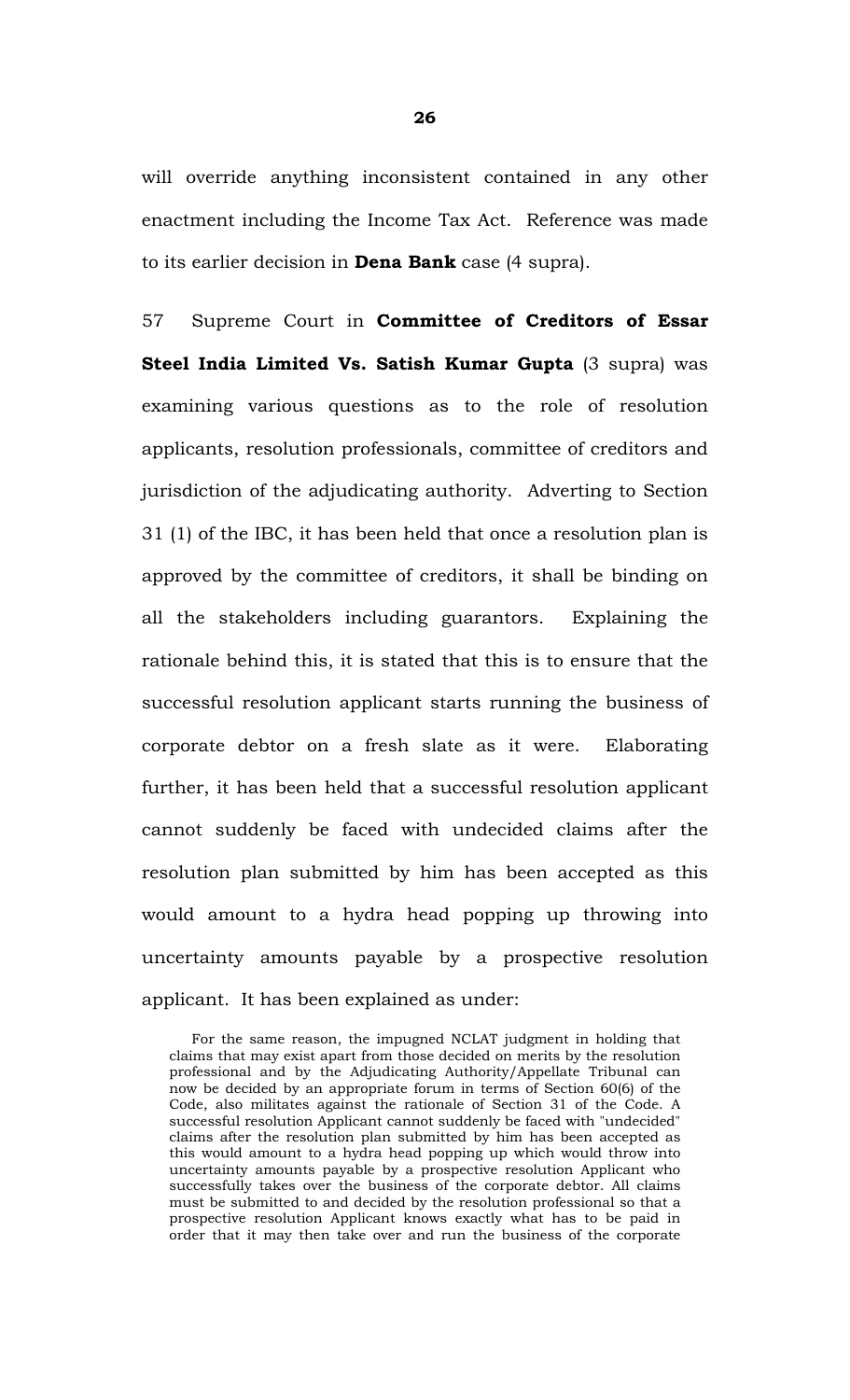debtor. This the successful resolution Applicant does on a fresh slate, as has been pointed out by us hereinabove. For these reasons, the NCLAT judgment must also be set aside on this count.

58 Finally in **Ghanashyam Mishra** case (5 supra) the question before the Supreme Court was as to whether any creditor including the Central Government, State Government or any local authority is bound by the resolution plan once it is approved by the adjudicating authority under Sub-Section (1) of Section 31 of IBC? The further question before the Supreme Court was as to whether after approval of the resolution plan by the adjudicating authority, a creditor including the Central Government, State Government or any local authority is entitled to initiate any proceeding for recovery of dues from the corporate debtor which are not part of the resolution plan approved by the adjudicating authority?

59 After elaborate discussion, Supreme Court held that any debt in respect of payment of dues arising under any law for the time being in force including the ones owed to the Central Government or any State Government, or any local authority which does not form a part of the approved resolution plan shall stand extinguished. Clarifying further it has been held that once a resolution plan is approved by the adjudicating authority, all such claims /dues owed to the State / Central Government or any local authority including the tax authorities who were not part of the resolution plan shall stand extinguished. It has been held as follows: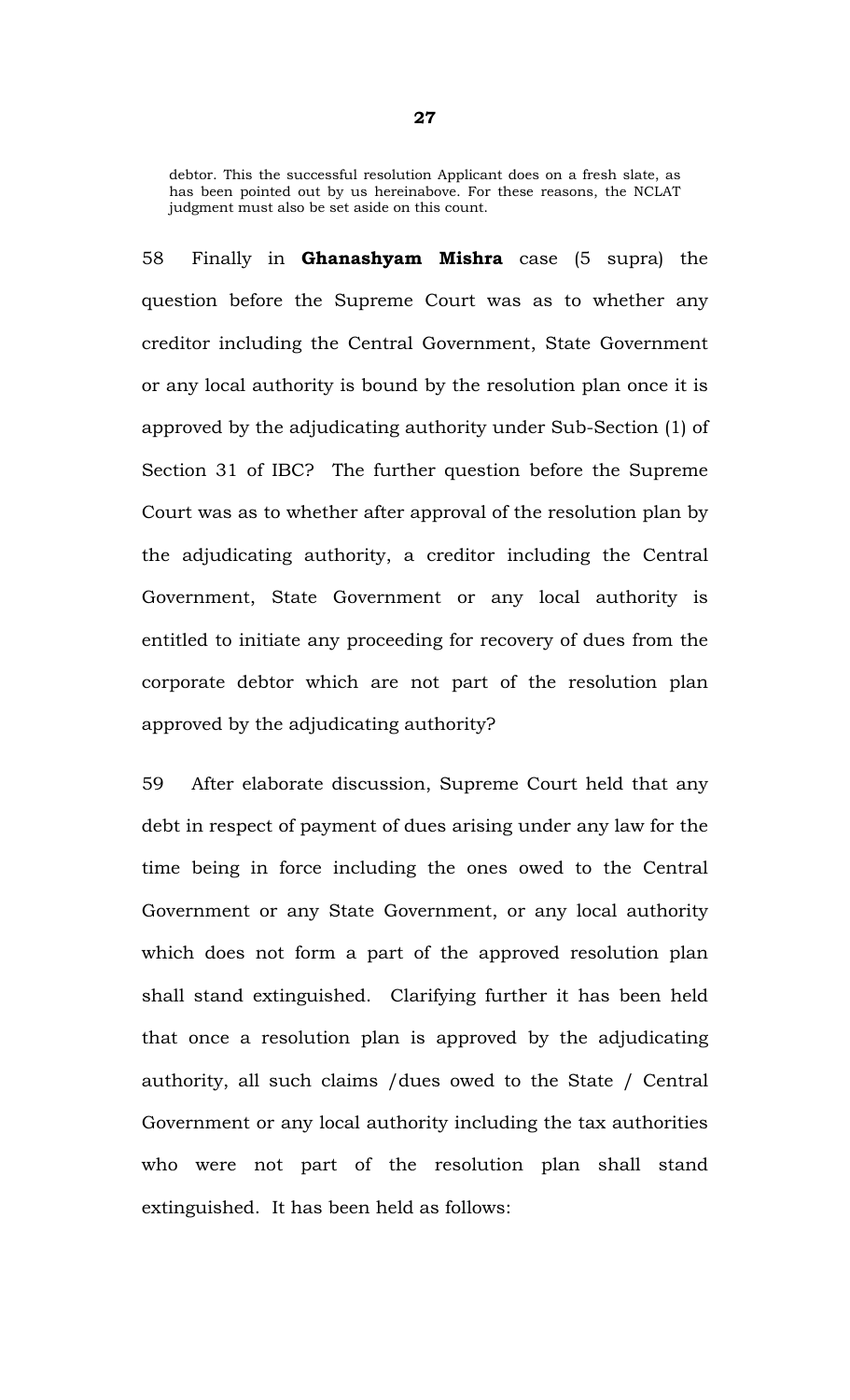95. In the result, we answer the questions framed by us as under:

 (i) That once a resolution plan is duly approved by the Adjudicating Authority under Sub-section (1) of Section 31, the claims as provided in the resolution plan shall stand frozen and will be binding on the Corporate Debtor and its employees, members, creditors, including the Central Government, any State Government or any local authority, guarantors and other stakeholders. On the date of approval of resolution plan by the Adjudicating Authority, all such claims, which are not a part of resolution plan, shall stand extinguished and no person will be entitled to initiate or continue any proceedings in respect to a claim, which is not part of the resolution plan;

 $(ii)$  x x x x

 (iii) Consequently all the dues including the statutory dues owed to the Central Government, any State Government or any local authority, if not part of the resolution plan, shall stand extinguished and no proceedings in respect of such dues for the period prior to the date on which the Adjudicating Authority grants its approval Under Section 31 could be continued.

60 Having discussed the relevant provisions of IBC and some of the leading judgments, we may now advert to the resolution plan.

61 As already discussed above, the resolution plan for petitioner No.1 as submitted by petitioner No.2, after due discussions with the committee of creditors and after being revised came to be approved by the Tribunal, vide order dated 19.07.2018. By the said order, Tribunal noted that the resolution plan as approved by the committee of creditors had taken into account the concessions given by the Government of Telangana, further observing that revival of the corporate debtor would enhance the interest of all the stakeholders and the economic condition of the area. Thus taking into account the finding that the resolution plan is in accordance with sub-Section (2) of Section 30 IBC, Tribunal being the adjudicating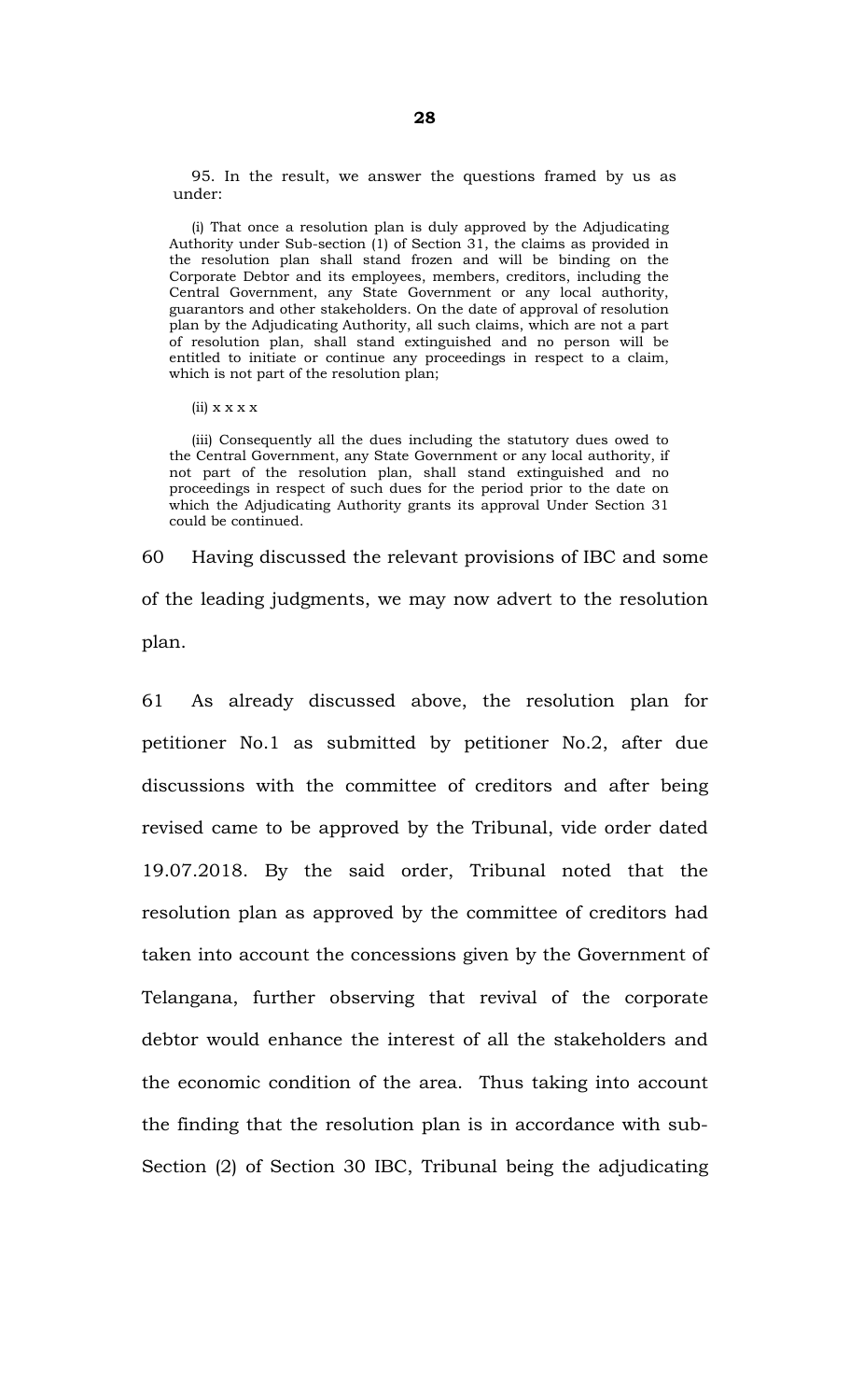authority approved the same declaring that the resolution plan would be binding on all stakeholders.

62 While at the resolution plan, what is of relevance is the portion dealing with the amount due to the Government or governmental authorities. This is dealt with in Clause 7.5. Sub-Clause (c) deals specifically with regard to the dues under the Act. Clause 7.5 (c) of the resolution plan being relevant is extracted hereunder:

 Upon approval of this Resolution Plan by the NCLT, all dues under the provisions of Income Tax Act, 1961, including taxes, duty, penalties, interest, fines, cesses, unpaid tax deducted at source / tax collected at source, whether admitted or not, due or contingent, whether part of above claim of income tax authorities or not, asserted or unasserted, ctystallised or uncrystallised, known or unknown, secured or unsecured, disputed or undisputed, present or future, in relation to any period prior to the Completion Date, shall sand extinguished and the Corporate Debtor shall not be liable to pay any amount against such demand. All assessments / appellate or other proceedings pending in case of the Corporate Debtor, on the date of the order of NCLT relating to the period prior to that date, shall stand terminated and all consequential liabilities, if any, stand abated and should be considered to be not payable by the Corporate Debtor in relation to the period prior to the date of NCLT order and pending on that date shall stand abated and should not be proceeded against. Post the order of the NCLT, no re-assessment / revision or any other proceedings under the provisions of the Income Tax Act shall be initiated on the Corporate Debtor in relation to period prior to acquisition of control by the Resolution Applicant and any consequential demand should be considered nonexisting and as not payable by the Corporate Debtor. Any proceedings which were kept in abeyance in view of the insolvency process or otherwise shall not be revived post the order of NCLT.

 The Corporate Debtor shall be entitled to carry forward the unabsorbed depreciation and accumulated losses and to utilize such amounts to set off future tax obligations.

63 From a perusal of the above, what the above Clause provides for is that all dues under the Act whether asserted or unasserted, crystallized or uncrystallized, present or future in relation to any period prior to the completion date shall stand extinguished and the corporate debtor shall not be liable to pay any amount against such demand. All assessments or other proceedings relating to the period prior to the completion date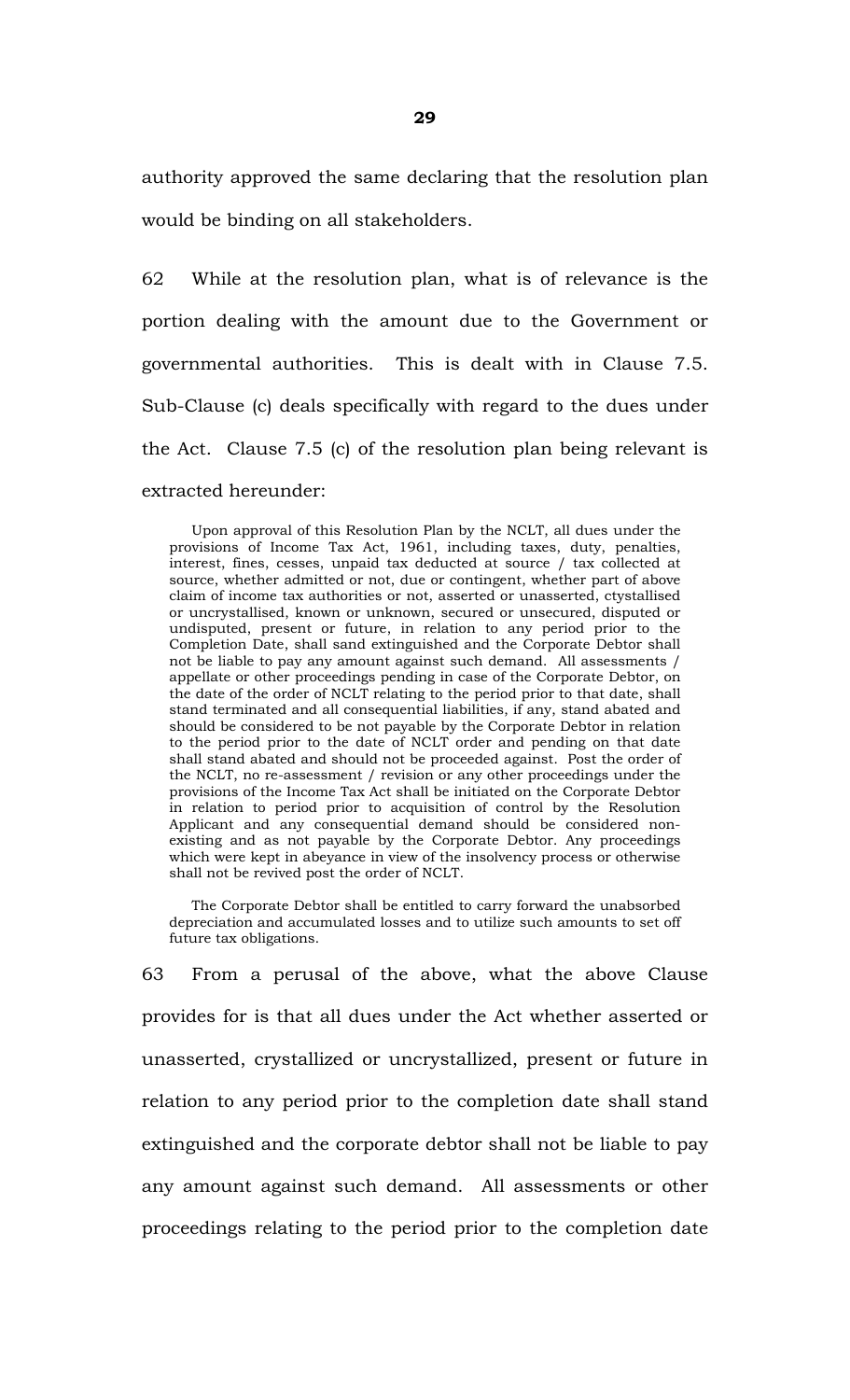shall stand terminated and all consequential liabilities would stand abated. It further clarifies that all notices proposing to initiate any proceeding against the corporate debtor in relation to the period prior to the date of the Tribunal's order and pending on that date shall stand abated and should not be proceeded against. Post the order of the Tribunal, no reassessment or revision or any other proceeding under the Act shall be initiated on the corporate debtor.

64 We may also refer to Clause 17.7 of the resolution plan which provides for tax and stamp duty exemptions. Sub-Clause (c) says that the corporate debtor shall be entitled to carry forward the unabsorbed depreciation and accumulated losses and to utilize such amounts to set off future tax obligations. Sub-Clause (c) of Clause 17.7 reads as under:

 "The Corporate Debtor shall be entitled to carry forward the unabsorbed depreciation and accumulated losses and to utilize such amounts to set off future tax obligations."

65 Adverting to the facts of the present case, it is seen that the date of approval of the resolution plan by the Tribunal is 19.07.2018. For the assessment year 2017-18, the resolution professional on behalf of the corporate debtor had filed the return of income on 07.11.2017. In that return of income, the corporate debtor disclosed loss of Rs.15,49,43,866-00 and claimed refund of Rs.11,47,698-00 on account of TDS. Thus the return was filed prior to approval of the resolution plan. After approval of the resolution plan by the Tribunal on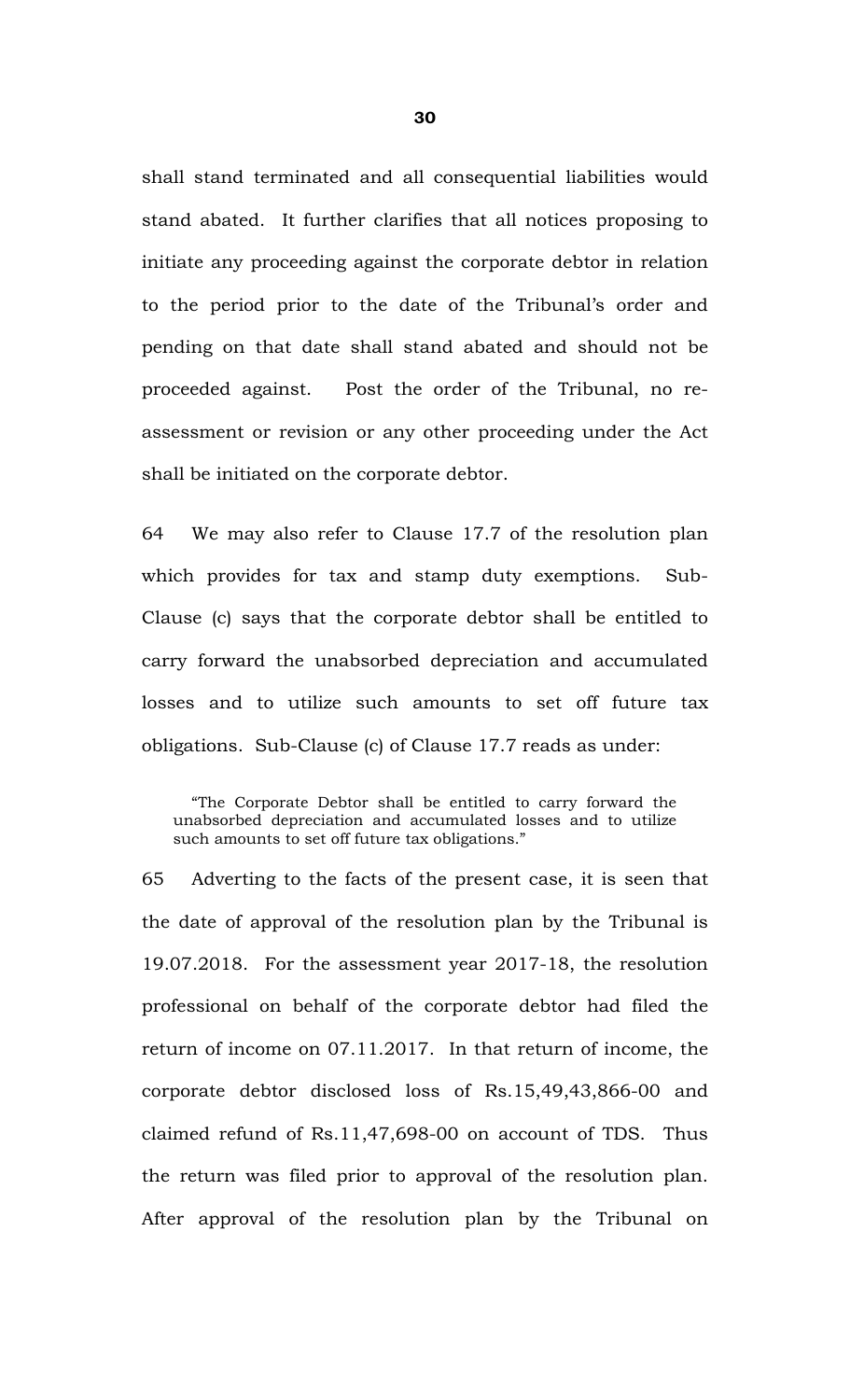19.07.2018, Deputy Commissioner of Income Tax, CPC, Bangalore, issued notice dated 02.10.2018 to the corporate debtor stating that there was some arithmetical error in the return of income which needed to be corrected. Corporate debtor i.e. petitioner No.1 found on verification that interest income of Rs.97,28,737-00 was not disclosed under the head "income from other sources" though it has reduced while computing the income under the head 'business or profession'. Therefore, petitioner No.1 filed a revised return on 17.10.2018 whereby the loss figure was reduced by the quantum of interest income. Accordingly the loss figure was revised at Rs.14,52,15,129-00 {Rs.15,49,43,866-00 (-) Rs.97,28,737-00}. Subsequently by letter dated 01.11.2018 petitioner No.1 informed the Deputy Commissioner of Income Tax, CPC, Bangalore, that the arithmetical mistake in the return was rectified in the revised return.

66 It was thereafter that the impugned notices came to be issued. Let us now examine the contents of the impugned notices.

67 As per the first notice dated 22.09.2019 issued under Section 143 (2) of the Act, petitioner No.1 was informed that there are certain issues which need further clarification for which the return of income has been selected for limited scrutiny under CASS. The issues were mentioned as under:

i. Investments / Advances / Loans

ii. Business loss.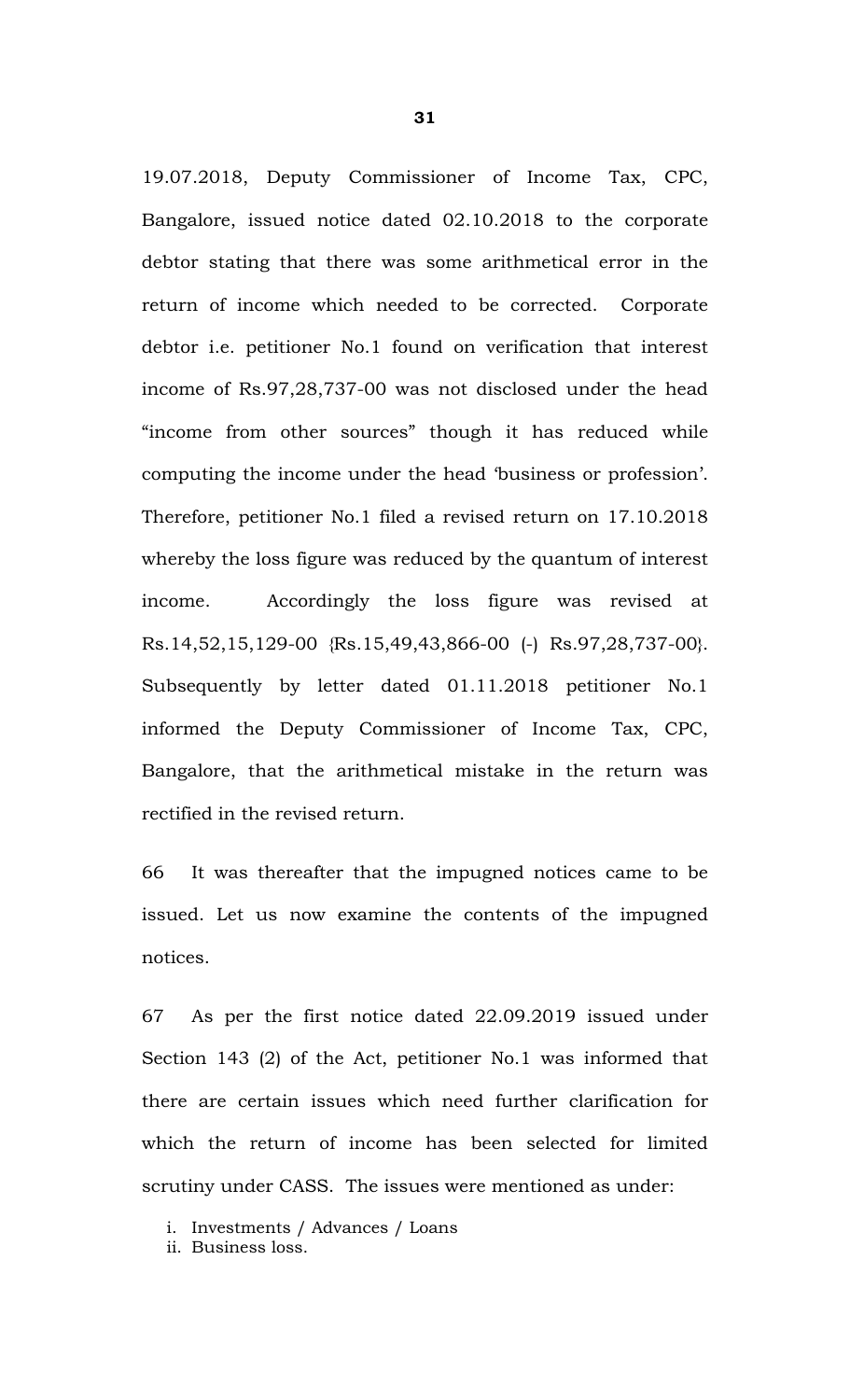68 Petitioner No.1 responded by letter dated 14.10.2019 stating that in view of the resolution plan, the said notice dated 22.09.2019 would no longer be maintainable. Notwithstanding the same, the subsequent notices were issued on 21.10.2019 and 30.10.2019 under Section 142 (1) of the Act. Petitioner No.1 was called upon to furnish amongst others the following information:

- i. Brief note on nature of business activities carried on during the previous year 2016-17,
- ii. Certified statement of computation of total income, audited financial statements etc.,
- iii. Details of Directors,
- iv. Reconciliation statement for difference in gross receipts shown in the books of account with that in the TDS certificates,
- v. Details of bank accounts,
- vi. Complete details of debtors,
- vii. Complete details of immovable assets,
- viii. Explanation as to why total income including exempted income shown in the return is significantly low compared to the assessee's disclosure of substantial amount of losses, advances, investment in shares.

69 From the above, it is evident that Income Tax authorities are seeking information for the purpose of making assessment for the assessment year 2017-18 as the return of the corporate debtor (petitioner No.1) has been taken up for scrutiny under CASS. The assessment year 2017-18 (previous year 2016-17) covers the period prior to approval of the resolution plan by the Tribunal on 19.07.2018. Clause 7.5 (c) as extracted and discussed above, bars all notices to initiate any proceeding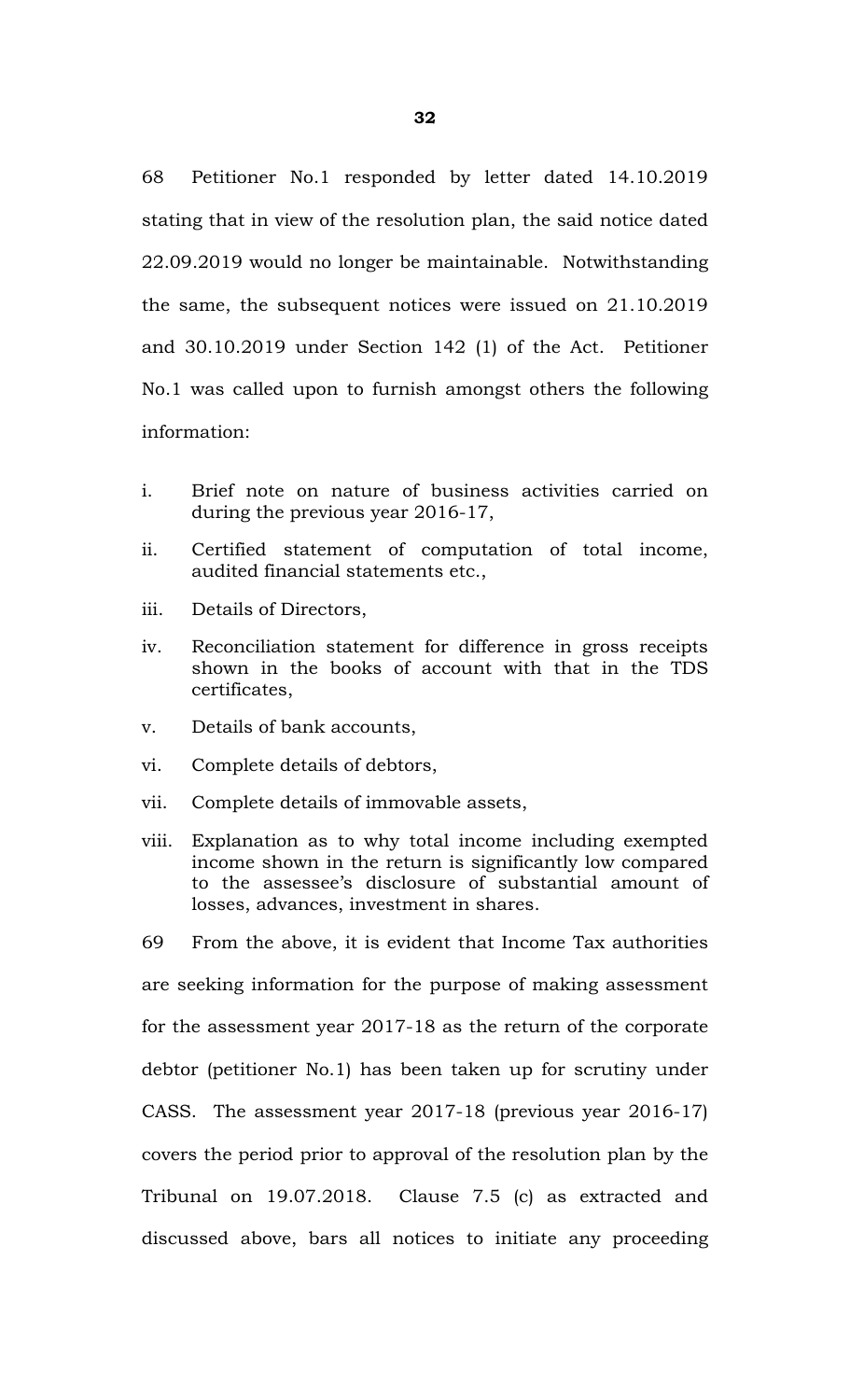against the corporate debtor in relation to the period prior to the date of the Tribunal's order, clarifying that such notices would stand abated. All assessment proceedings relating to the period prior to the completion date would stand terminated with all consequential liabilities being abated. That apart, as per paragraph No.17.7 (c) of the resolution plan, the corporate debtor is entitled to carry forward the unabsorbed and accumulated losses and to utilize such amounts to set off future tax obligations.

70 From the tone and tenor of the impugned notices what is evident is that respondents are seeking to pass assessment order under Section 143 (3) of the Act since the case of petitioner No.1 was selected for limited scrutiny under CASS. However, the period of the assessment order would be a period covered by the resolution plan. We have already noticed that petitioner No.1 through the resolution professional had filed return of income prior to order of the Tribunal approving the resolution plan. When arithmetical mistake was pointed out by the Income Tax Department, post such approval, petitioner No.1 carried out the correction and submitted revised return lowering the figure of loss sustained by petitioner No.1. Such a revised return cannot be construed as a fresh return filed by the petitioner No.1 since it is a continuation of the return of income filed earlier. In view of Clause 7.5 (c) of the resolution plan, as approved by the Tribunal and in view of the decisions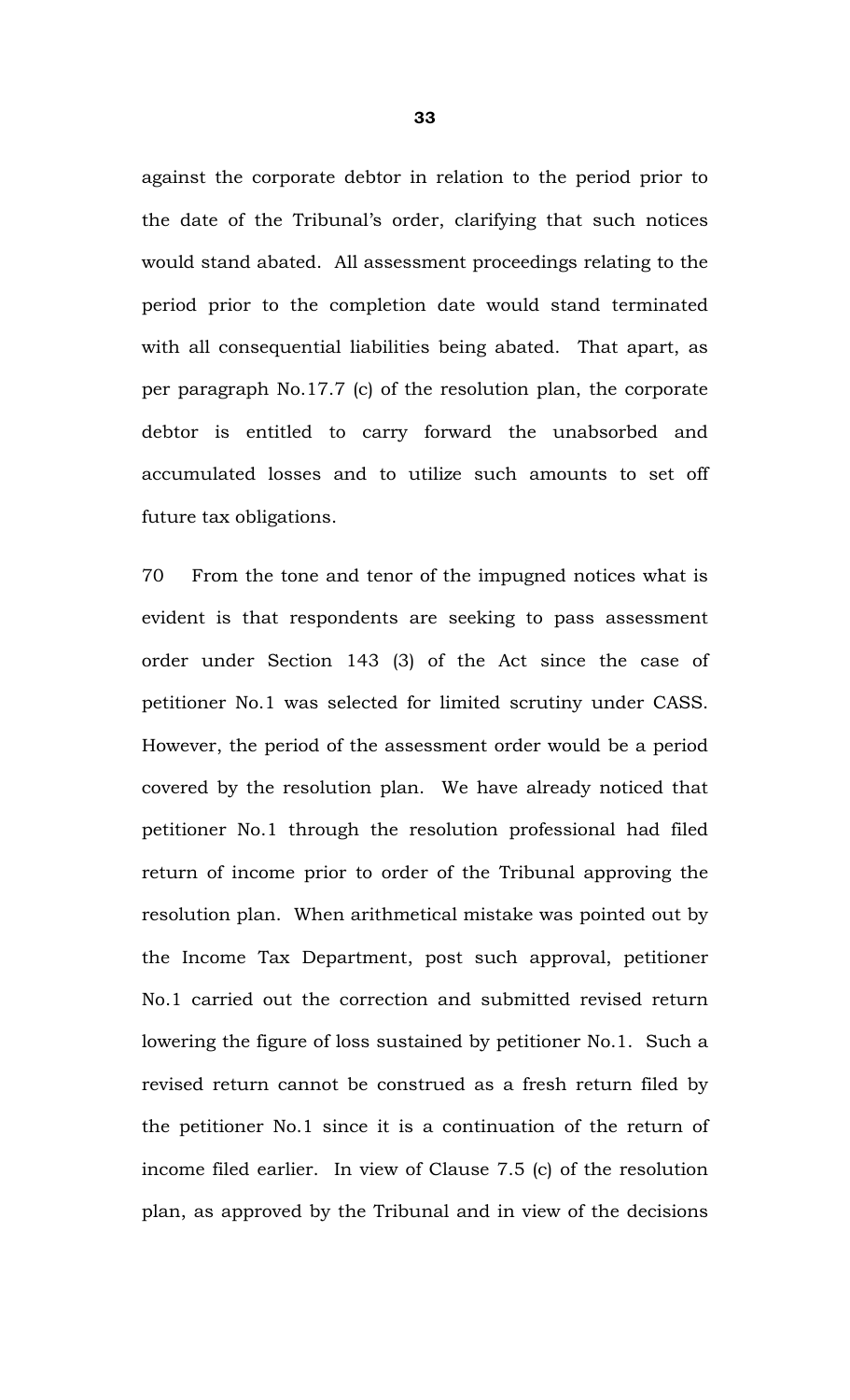of the Supreme Court in **Committee of Creditors of Essar Steel India Limited** (3 supra) and **Ghanashyam Mishra** (5 supra), the claim of the Income Tax Department which is outside the resolution plan would stand extinguished.

71 Insofar carry forward of losses and adjustments against future profits are concerned, the same is provided by Clause 17.7 (c) of the resolution plan. However, as and when such carry forward and set off is claimed by the petitioner in future, i.e. beyond the period covered by the resolution plan, the Income Tax Department would be entitled to verify such claim and pass appropriate order. But for the period covered by the resolution plan, it cannot carry out any scrutiny or carry out assessment in respect of the corporate debtor. To that extent, the impugned notices cannot be justified.

72 Regarding reliance placed by learned standing counsel on Section 79 of the Act, in our view the same is misplaced. The said provision as it stood prior to its substitution with effect from 01.04.2020 would not be applicable as it relates to the future consequences of carry forward and set off of losses of a company where change in the shareholding takes place pursuant to a resolution plan approved under the IBC. What the resolution plan provides and which is in conformity with the law laid down by the Supreme Court is that on and from the date of approval of the resolution plan by the Tribunal, the same would prevail over the claims of the Income Tax